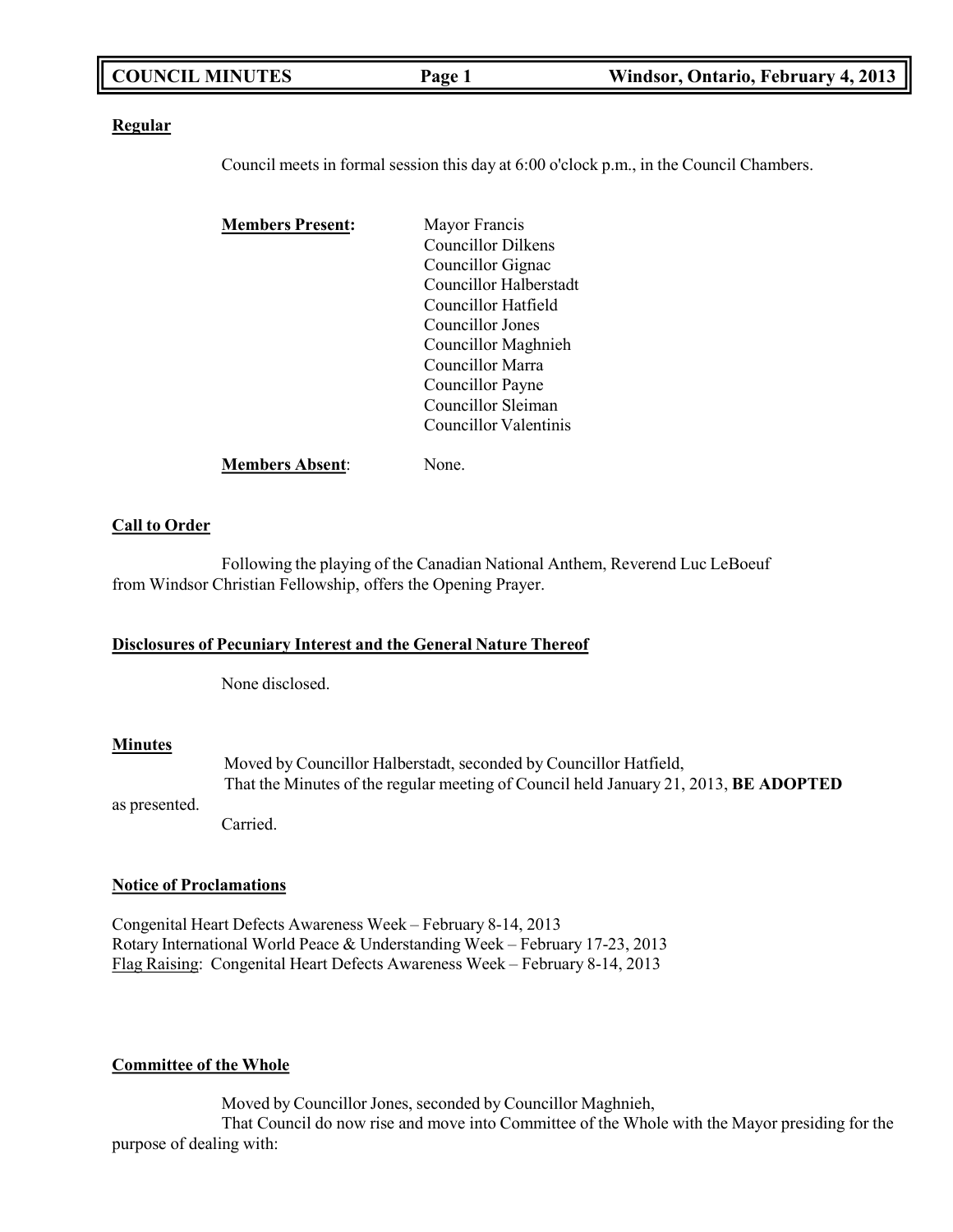- (a) communication items;
- (b) consent agenda;
- (c) hearing requests for deferrals or referrals of any items of business;
- (d) hearing presentations and delegations;
- (e) consideration of business items;
- (f) consideration of Committee reports:
	- (i) **Report of Special In-Camera Meeting or other Committee as may be held prior to Council** (if scheduled); and
	- (ii) **Report of the Striking Committee** of its meeting held February 4, 2013;
- (g) consideration of by-laws 18-2013 through 22-2013 (inclusive).

Carried.

### **Communications**

Moved by Councillor Marra, seconded by Councillor Payne,

**M34–2013** That the following Communication Items 1 to 10, 12 to 16 and 18 to 20 inclusive, as set forth in the Council Agenda **BE REFERRED** as noted except Communication No. 11 and 17 which are dealt with as follows:

### **Communication No. 11:**

Moved by Councillor Gignac, seconded by Councillor Hatfield,

**M35-2013** That the report of the City Clerk dated January 15, 2013 respecting "Time Spent in open and in-camera Council meetings for the period of January 1, 2012 to December 31, 2012" **BE RECEIVED** for information, and further, that Administration **ENDEAVOUR** to also include on a go-forward basis statistics for the Standing Committees of Council and all agencies, boards, commissions and committees of Council that Councillors sit on.

Carried.

ACO/9512

## **Communication No. 17:**

Moved by Councillor Valentinis, seconded by Councillor Jones, **M36-2013** That Rule 6.5 of the Procedure By-law **BE WAIVED** to allow for delegations on a communication report entitled "Response to M2-2013 – 268 Glengarry Parking Lot". Carried.

## **Danny and Antonietta Danelon, owners of Parking Lot at 268 Glengarry Avenue**

Danny and Antonietta Danelon, owners of Parking Lot at 268 Glengarry Avenue, appear before Council to request that they be allowed to continue operations at that lot without fear of penalty or reprisal, until the curbing and asphalting has been completed.

## *M37-2013 RESCINDED BY M75-2013 SEE ALSO M73-2013*

Moved by Councillor Valentinis, seconded by Councillor Marra,

**M37-2013** That the report of the Chief Building Official dated January 16, 2013 respecting "Response to

M2-2013 – Enforcement of 268 Glengarry Parking Lot" **BE RECEIVED** for information, and further, that Administration **BE DIRECTED** that for this subject parking lot, that it be allowed to continue for that use, until at least 30 days after the asphalt plants have opened (which is usually around the end of April) to enforce the provisions related to curbing and asphalting.

Carried.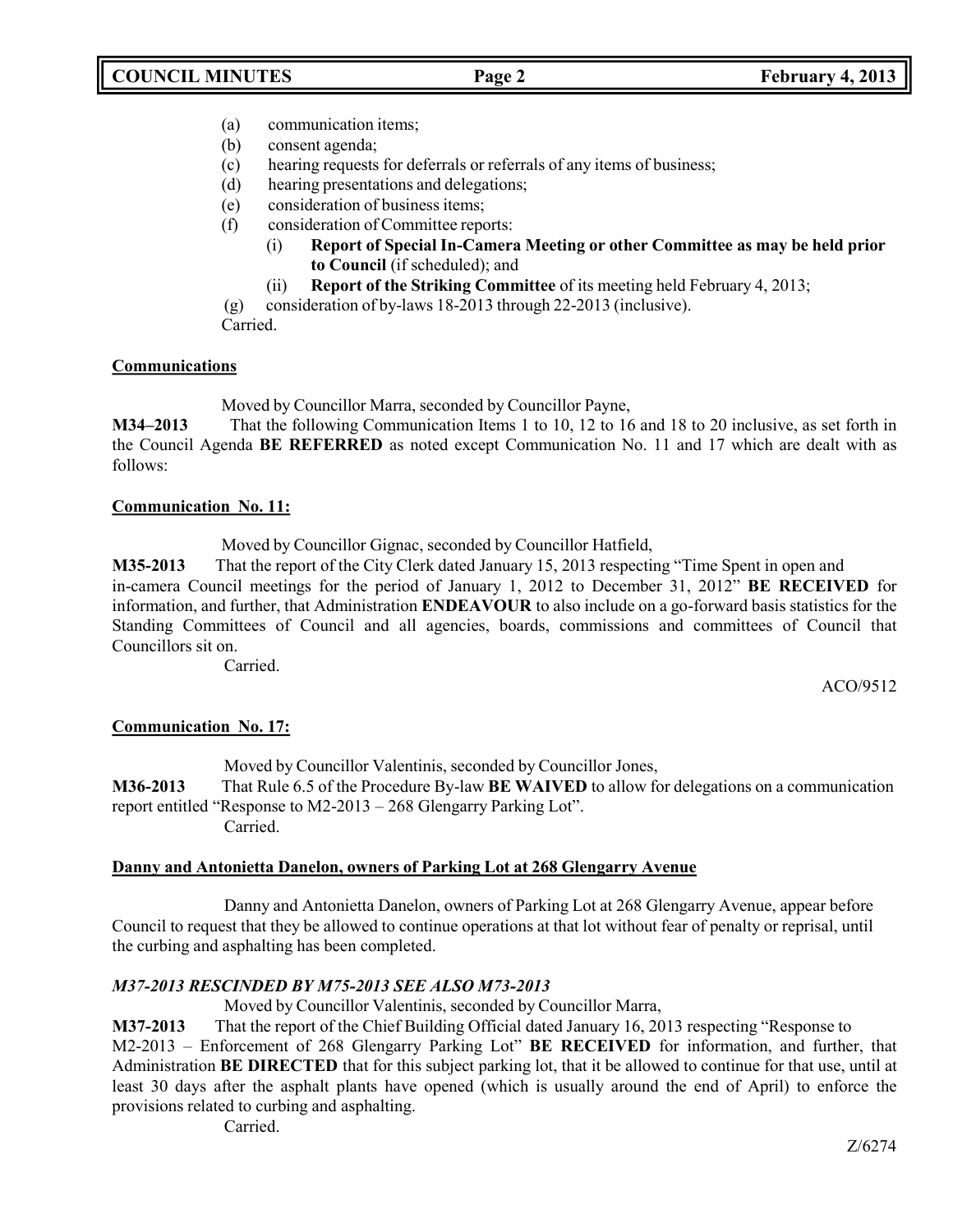| <b>Item</b>    | From                                | Description                                                                  |
|----------------|-------------------------------------|------------------------------------------------------------------------------|
|                |                                     | New Accessibility Standards for the Design of Public Spaces added to the     |
|                |                                     | Integrated Accessibility Standards Regulation (IASR).                        |
|                | Ministry of Community               | Diversity & Accessibility Officer                                            |
| $\mathbf{1}$   | and Social Services                 | <b>Customer Service Coordinator</b>                                          |
|                |                                     | <b>Chief Building Official</b>                                               |
|                |                                     | Note & File<br><b>GP2013</b>                                                 |
|                |                                     | Horse Racing in Ontario to Continue.                                         |
| $\overline{2}$ | Ministry of Agriculture,            | Note & File                                                                  |
|                | Food and Rural Affairs              | GP2013                                                                       |
|                |                                     | FCM launches new Cut My Commute campaign.                                    |
| $\overline{3}$ | Federation of Canadian              | <b>General Manager of Transit Windsor</b>                                    |
|                | Municipalities (FCM)                | Note & File                                                                  |
|                |                                     | <b>GM2013</b>                                                                |
|                |                                     | Minimum Maintenance Standards - Amending Regulation.                         |
|                | <b>Ontario Good Roads</b>           | <b>City Engineer</b>                                                         |
| $\overline{4}$ |                                     | <b>City Planner</b><br><b>City Solicitor</b>                                 |
|                | Association (OGRA)                  | Note & File                                                                  |
|                |                                     | GM2013                                                                       |
|                |                                     | Consent Authority Agenda Record Hearing to be held on Wednesday,             |
| 5              | Secretary/Treasurer<br>Committee of | February 13, 2013, Room 409-400 City Hall Square East, Windsor               |
|                | Adjustment                          | Note & File                                                                  |
|                |                                     | ZC2013                                                                       |
|                |                                     | Providing Opportunities for Young People – Request for Support.              |
| 6              | President, Maple Leaf               | <b>COUNCIL DIRECTION REQUESTED</b>                                           |
|                | Cycling Club                        | <b>Chief Financial Officer &amp; City Treasurer</b><br><b>APR2013</b>        |
|                |                                     | Application of Ray Redekopp, Urban Enterprises Corp. for Site Plan           |
|                |                                     | Approval to permit interior improvement of an existing building to construct |
| $\overline{7}$ | Manager of Urban                    | a Lodging House located at 1101 & 1017 Ouellette Avenue.                     |
|                | Design                              | Note & File                                                                  |
|                |                                     | ZS/10797                                                                     |
|                |                                     | Application of 2135652 Ontario Ltd. for Zoning Amendment to permit the       |
|                | Manager of                          | addition of a retail store as a permitted use for lands located at 1701      |
| 8              | Development                         | Provincial Road.                                                             |
|                | Applications                        | Note & File<br>ZB/11625                                                      |
|                |                                     | Windsor Canada Utilities Ltd. $-2nd$ Quarter 2012 Financial Statements and   |
|                | Chief Financial Officer             | 3 <sup>rd</sup> Quarter 2012 Financial Statements.                           |
| 9              | & City Treasurer                    | Note & File                                                                  |
|                |                                     | MU2013                                                                       |
|                | Chief Financial Officer             | Your Quick Gateway – $3^{rd}$ Quarter 2012 Financial Statements.             |
| 10             | & City Treasurer                    | Note & File                                                                  |
|                |                                     | APM/9795                                                                     |
|                |                                     | Time Spent in Open and In-Camera Council Meetings for the period of          |
| 11             | City Clerk                          | January 1, 2012 to December 31, 2012.<br>Note & File                         |
|                |                                     | <b>ACO/9512</b>                                                              |
| 12             | City Clerk                          | Performance Appraisal Report (for period of January – December 2012).        |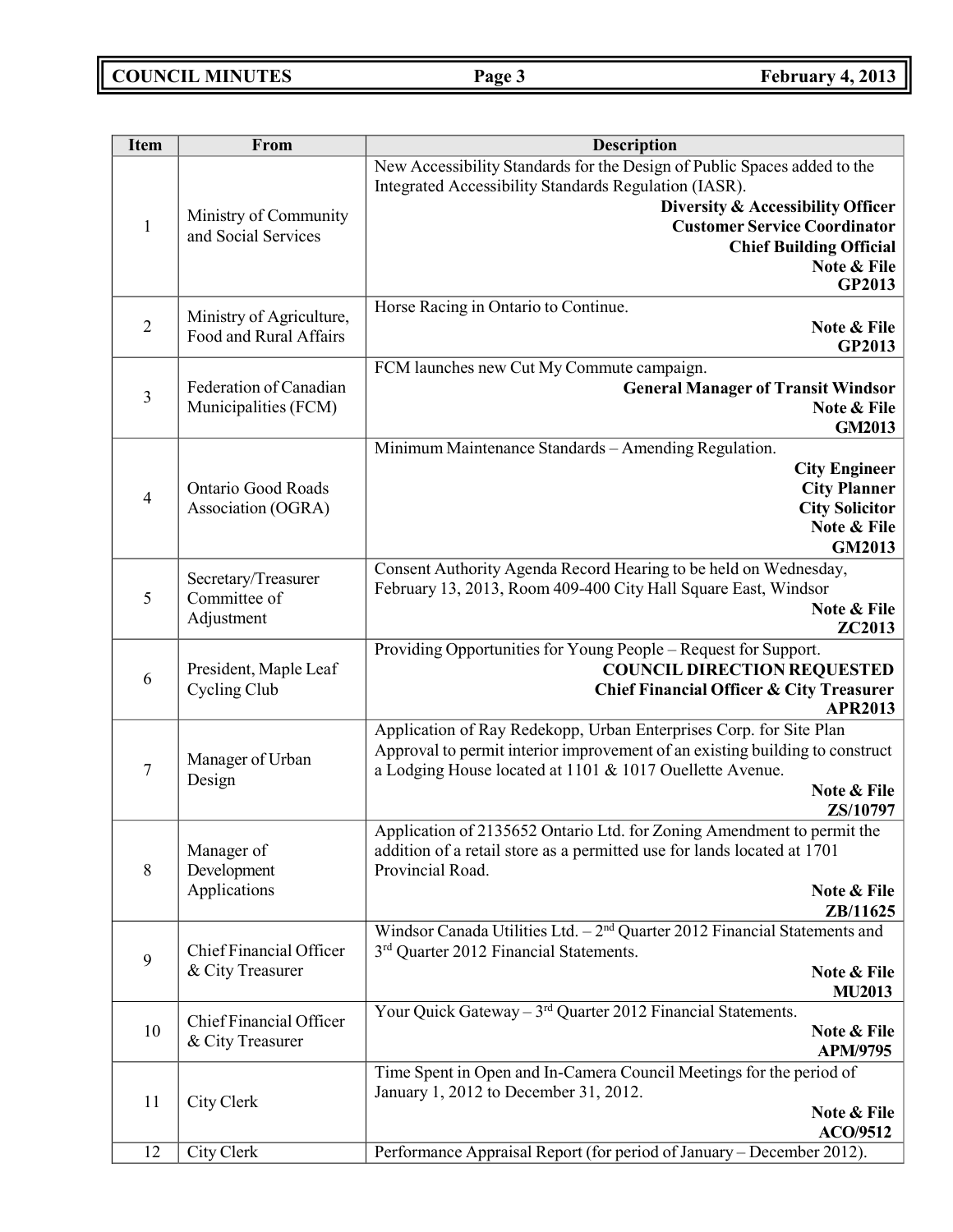**COUNCIL MINUTES Page 4 February 4, 2013**

|    |                                                        | Note & File<br>AS2013                                                                                                                                                  |
|----|--------------------------------------------------------|------------------------------------------------------------------------------------------------------------------------------------------------------------------------|
| 13 | City Engineer                                          | Tender 03-11 – Gladstone Avenue Rehabilitation<br>(Wyandotte Street East to Richmond Street)                                                                           |
|    |                                                        | <b>Note &amp; File</b><br>AFB/11544                                                                                                                                    |
| 14 | City Engineer                                          | Ojibway Nature Centre - LEED Silver Certification.<br>Note & File<br><b>SR2013</b>                                                                                     |
| 15 | City Engineer                                          | Tender 14-12: Wyandotte Street West from Sunset Avenue to Campbell<br>Avenue – Sewer, Watermain, Pavement Rehabilitation and Streetscaping -<br>Reconciliation Report. |
|    |                                                        | Note & File<br>SW/11375                                                                                                                                                |
| 16 | City Solicitor                                         | Purchasing By-Law 400-2004 (repealed) waiver during 2011 and 2012.<br>Note & File<br>AB2013                                                                            |
| 17 | City Solicitor                                         | Response to M2-2013 - 268 Glengarry Parking Lot.<br>Note & File<br>Z/6274                                                                                              |
| 18 | City Solicitor                                         | Arbitration Decision – Windsor Fire & Rescue Services.<br>Note & File<br><b>SF2013</b>                                                                                 |
| 19 | Community<br>Development & Health<br>Commissioner      | Audit of Contract with Metro Catering Executive Class Services Inc. for<br>Willistead Manor.<br>Note & File                                                            |
|    |                                                        | <b>APM/6272</b><br>Minutes of the Family Aquatic Complex Steering Committee of its meeting                                                                             |
| 20 | Family Aquatic<br><b>Complex Steering</b><br>Committee | held December 20, 2012.<br>Note & File<br><b>MB2013</b>                                                                                                                |

Carried.

### **Consent Agenda**

Moved by Councillor Sleiman, seconded by Councillor Valentinis,

That the following Consent Agenda and the recommendations contained in the administrative reports **BE APPROVED** as amended:

- Item 1 Closed East Riverside Landfill Monitoring Contract
- Item 2 RFP 70-12: First Aid Training
- Item 3 RFP 62-12: Aerial Platform Firefighting Vehicles
- Item 4 Recommendations for Consolidated Service Delivery Model for the City of Windsor and Windsor Public Library Information Technology Departments
- Item 5 Land Lease to CS Wind Canada Inc. for Storage Purposes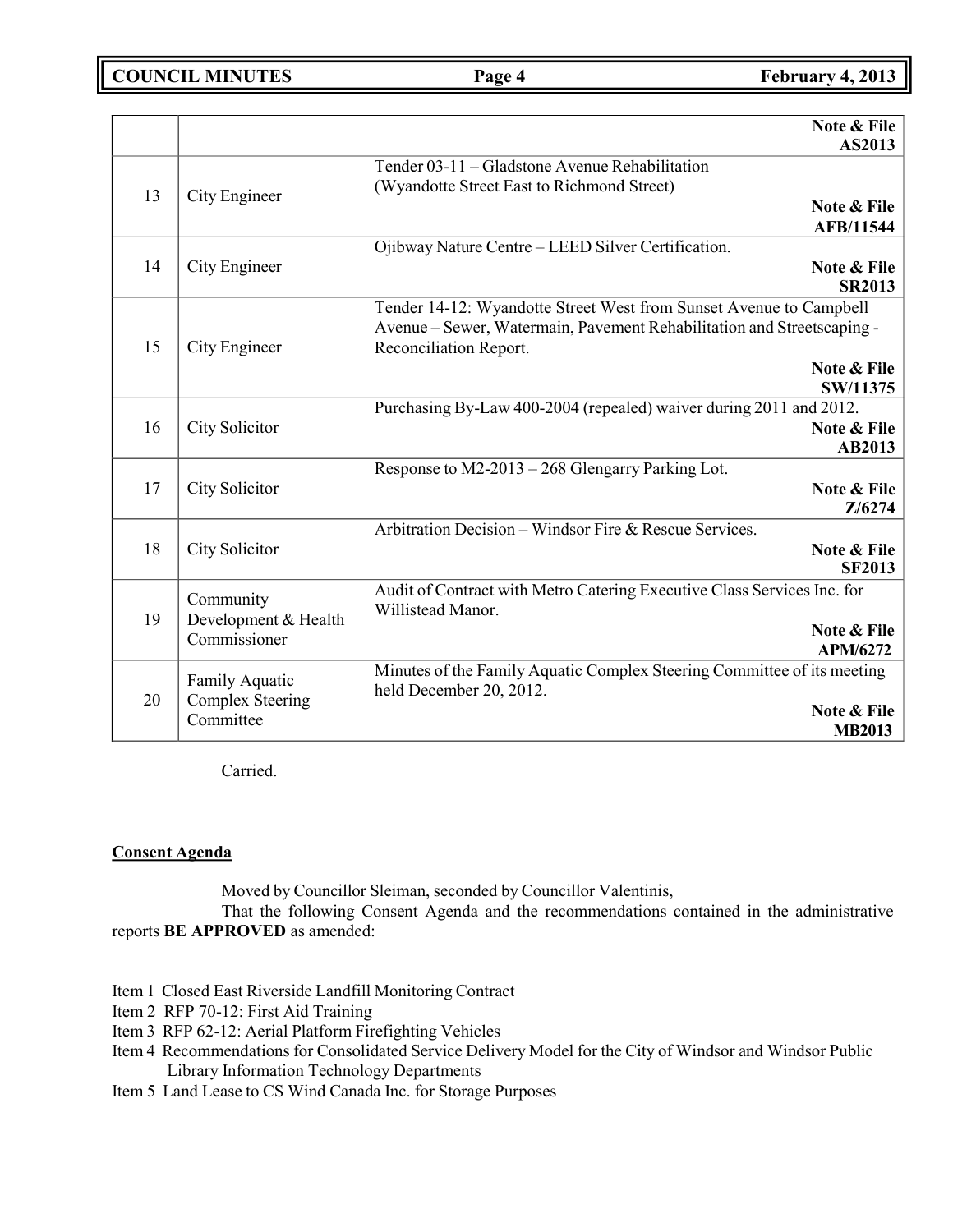**COUNCIL MINUTES Page 5 February 4, 2013**

## **Consent Committee Reports**

| <b>Planning &amp; Economic Development Standing Committee</b> |                |                                                                                                                                                  |  |
|---------------------------------------------------------------|----------------|--------------------------------------------------------------------------------------------------------------------------------------------------|--|
| No.                                                           |                | <b>Description</b>                                                                                                                               |  |
|                                                               | Report No. 115 | Request to close part of the north/south alley east of Lena Avenue from College<br>Avenue to the southerly property limit of 3115 College Avenue |  |
|                                                               | Report No. 116 | Housekeeping Amendment 2012-3                                                                                                                    |  |
|                                                               | Report No. 117 | Greek Orthodox Community of Windsor - 3030, 3050, 3952 & 3070 Walker Road                                                                        |  |
|                                                               | Report No. 118 | Minutes of the International Relations Committee meeting held November 13, 2012                                                                  |  |

| <b>Social Development, Health &amp; Culture Standing Committee</b> |                |                                                                                                                                                                                              |
|--------------------------------------------------------------------|----------------|----------------------------------------------------------------------------------------------------------------------------------------------------------------------------------------------|
| No.                                                                |                | Description                                                                                                                                                                                  |
|                                                                    | Report No. 136 | Minutes of the Committee of Management for Huron Lodge Long Term Care Home<br>meeting held September 27, 2012                                                                                |
| $\mathcal{D}_{\mathcal{L}}$                                        | Report No. 137 | Minutes of the Windsor Accessibility Advisory Committee meeting held September<br>20, 2012                                                                                                   |
| $\mathbf{3}$                                                       | Report No. 138 | Request for Financial Support to Purchase Accessible Equipment and support for<br>application to HRSD for an Accessibility Grant                                                             |
|                                                                    | Report No. 139 | Non-Built Environment Fund – Family Aquatic Complex Project                                                                                                                                  |
|                                                                    | Report No. 140 | Windsor Accessibility Advisory Committee Report No. 88 – Request for Financial<br>Support to Purchase Accessible Equipment and support for application to HRSD for<br>an Accessibility Grant |

Carried.

### **Deferrals and/or Referrals and Withdrawals**

None requested.

## **Presentations & Delegations:**

None.

## **Regular Business Items (for final disposition of these matters see Schedule "A" attached)**

Nil.

## **Consideration of Committee Reports**

Moved by Councillor Halberstadt, seconded by Councillor Hatfield, **M38-2013** That the **Report of the special In-camera** meeting held February 4, 2013, **BE ADOPTED** as presented.

Carried.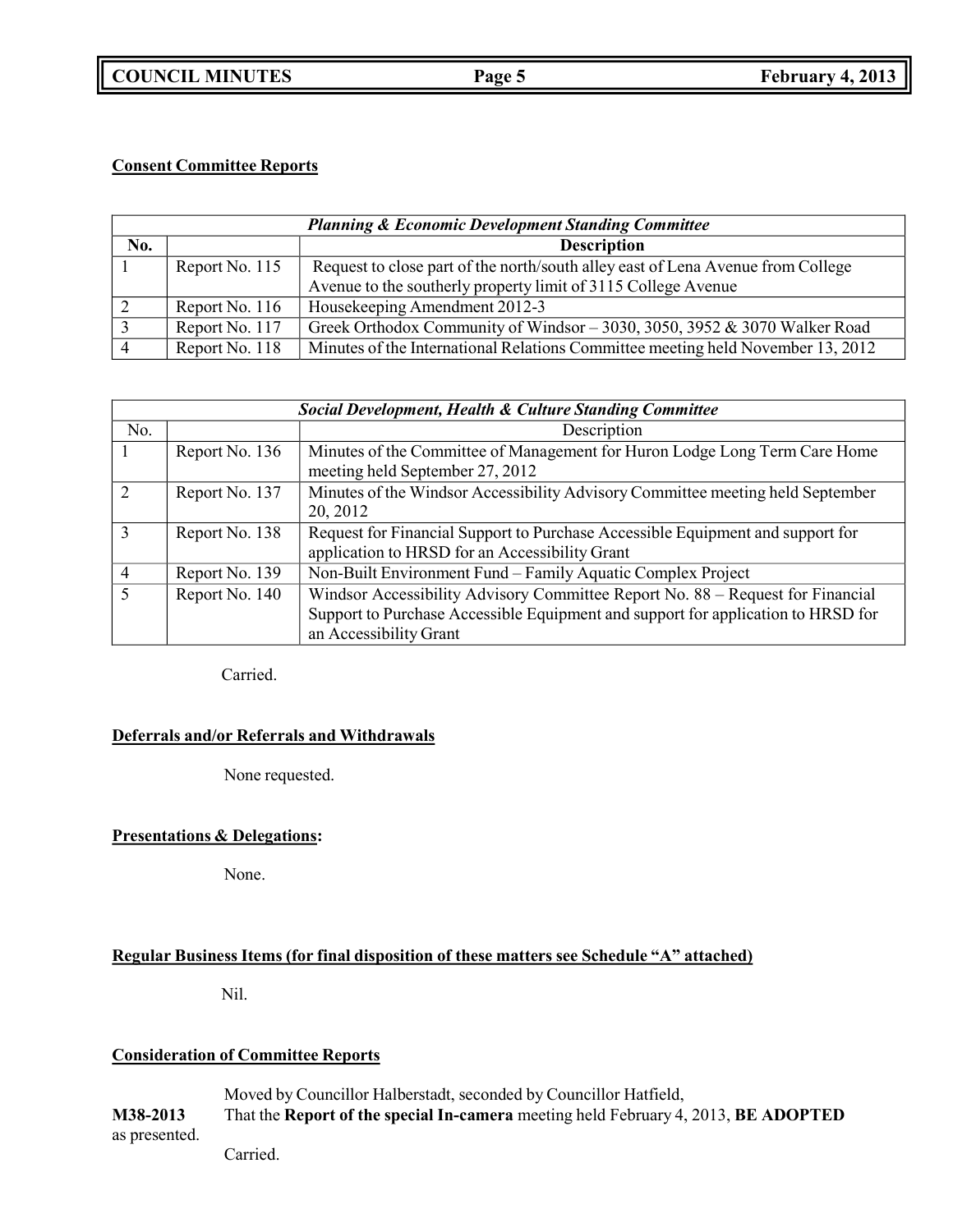ACO2013

### **By-laws**

|         | Moved by Councillor Jones, seconded by Councillor Maghnieh,                                 |
|---------|---------------------------------------------------------------------------------------------|
|         | That the following By-laws No. 18-2013 through 19-2013 and 21-2013 through 22-2013          |
|         | (inclusive), be introduced and read a first and second time:                                |
| 18-2013 | "A BY-LAW TO FURTHER AMEND BY-LAW NUMBER 980 BEING A BY-LAW TO                              |
|         | ESTABLISH A PLAN OF SICK LEAVE GRATUITIES"                                                  |
| 19-2013 | "A BY-LAW TO AUTHORIZE THE ENTERING INTO OF AN AGREEMENT WITH THE                           |
|         | ART GALLERY OF WINDSOR FOR THE PROVISION OF A MUNICIPAL CAPITAL                             |
|         | FACILITY AT 401 RIVERSIDE DRIVE WEST"                                                       |
| 21-2013 | "A BY-LAW TO ESTABLISH A SCHEDULE OF RETENTION PERIODS FOR RECORDS OF                       |
|         | THE CITY OF WINDSOR"                                                                        |
| 22-2013 | CONFIRM THE<br>PROCEEDINGS OF THE<br>COLINGIL<br>" $\Delta$ RV-LAW<br>$\cap$ F<br>$T\Omega$ |

22-2013 "A BY-LAW TO CONFIRM THE PROCEEDINGS OF THE COUNCIL OF THE CORPORATION OF THE CITY OF WINDSOR AT ITS MEETING HELD ON THE FOURTH DAY OF FEBRUARY, 2013"

Carried.

Moved by Councillor Dilkens, seconded by Councillor Marra, **M39-2013** That the following By-law No. 20-2013 be introduced and read a first and second time:

20-2013 "A BY-LAW TO DISCONTINUE THE FLUORIDATION SYSTEM IN WINDSOR", authorized by CR18-2013

Carried.

At the request of Councillor Payne a **recorded vote** is taken:

### **RESULTS OF RECORDED VOTE:**

|               | In Favour   Councillors Dilkens, Jones, Halberstadt, Hatfield, Sleiman, Maghnieh, |  |
|---------------|-----------------------------------------------------------------------------------|--|
|               | Marra and Mayor Francis                                                           |  |
| Opposed       | Councillors Gignac, Payne and Valentinis,                                         |  |
| Abstain       | None                                                                              |  |
| <b>Absent</b> | None                                                                              |  |

EI/11353

(For final disposition of this matter see Clause CR28/2013 in Schedule "A" attached hereto.)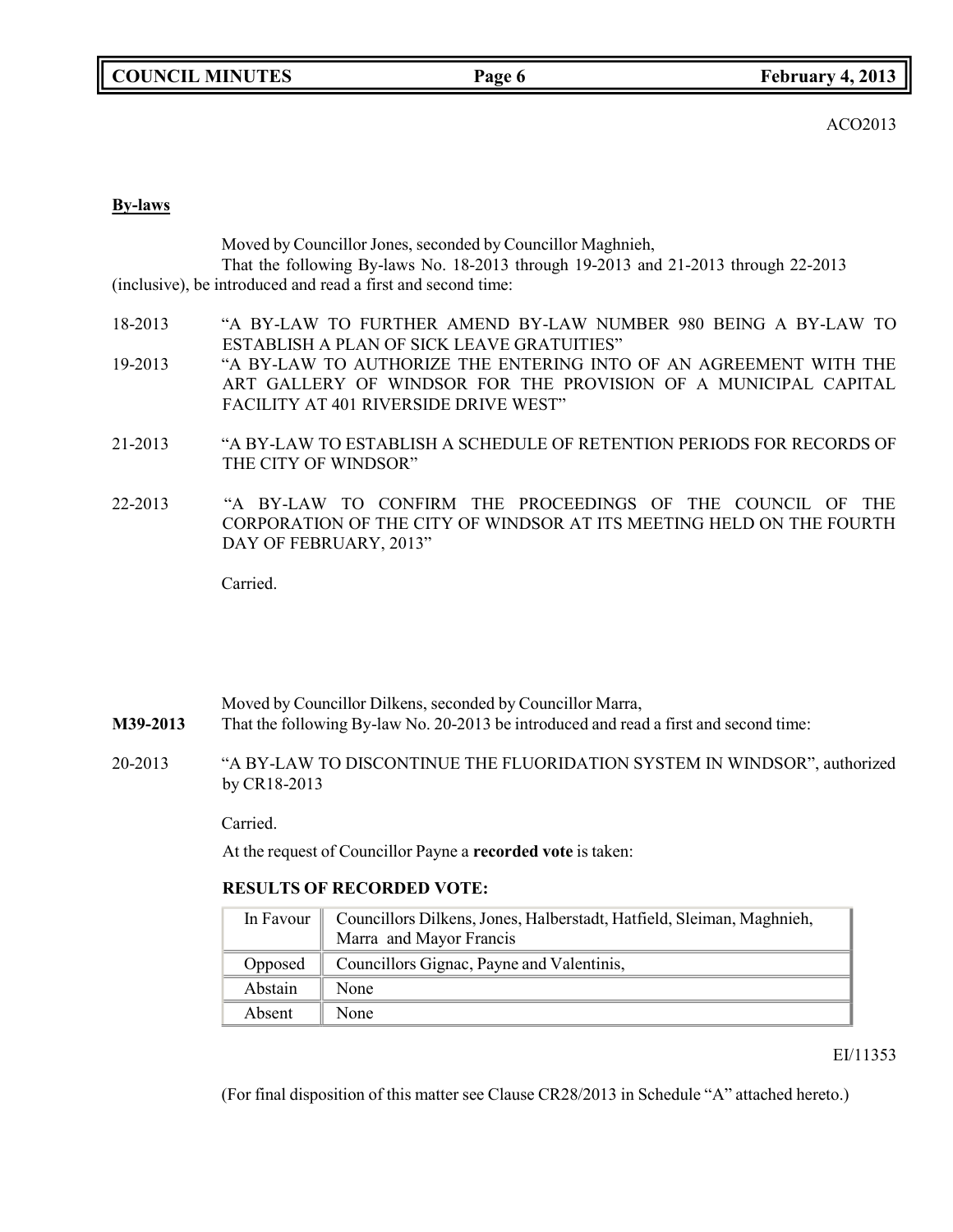Moved by Councillor Marra, seconded by Councillor Payne,

That the Committee of the Whole does now rise and report to Council respecting the business items considered by the Committee:

- **1) Communication Items (as amended)**
- **2) Consent Agenda (as amended)**
- **3) Items Deferred**
- **Items Referred**
- **4) Consideration of the Balance of Business Items (see Schedule "A")**
- **5) Committee Reports (as presented)**
- **6) By-laws given first and second readings (as presented)**

Carried.

### **Notices of Motion**

None presented.

### **Third Reading of By-laws**

Moved by Councillor Sleiman, seconded by Councillor Marra,

That the following By-laws No. 18-2013 through 22-2013 (inclusive), having been read a first and second time be now read a third time and finally passed and that the Mayor and Clerk **BE AUTHORIZED** to sign and seal the same notwithstanding any contrary provision of the Council.

Carried.

Councillors Gignac, Payne and Valentinis voting nay on By-law No. 20-2013.

### **Petitions**

None presented.

### **Council Questions**

Moved by Councillor Halberstadt, seconded by Councillor Hatfield,

**M40-2013** That the following Council Question by Councillor Gignac **BE APPROVED**, and that Administration **BE DIRECTED** to proceed with the necessary actions to respond to the Council Question in the form of a written report, consistent with Council"s instructions, and in accordance with Section 17.1 of the Procedure By-law 98-2011:

CQ2 2013 Asks for a report on cost and location for an electronic sign for the WFCU Arena and that this matter be referred to the 2013 budget.

Carried.

SR2013 AFB/11544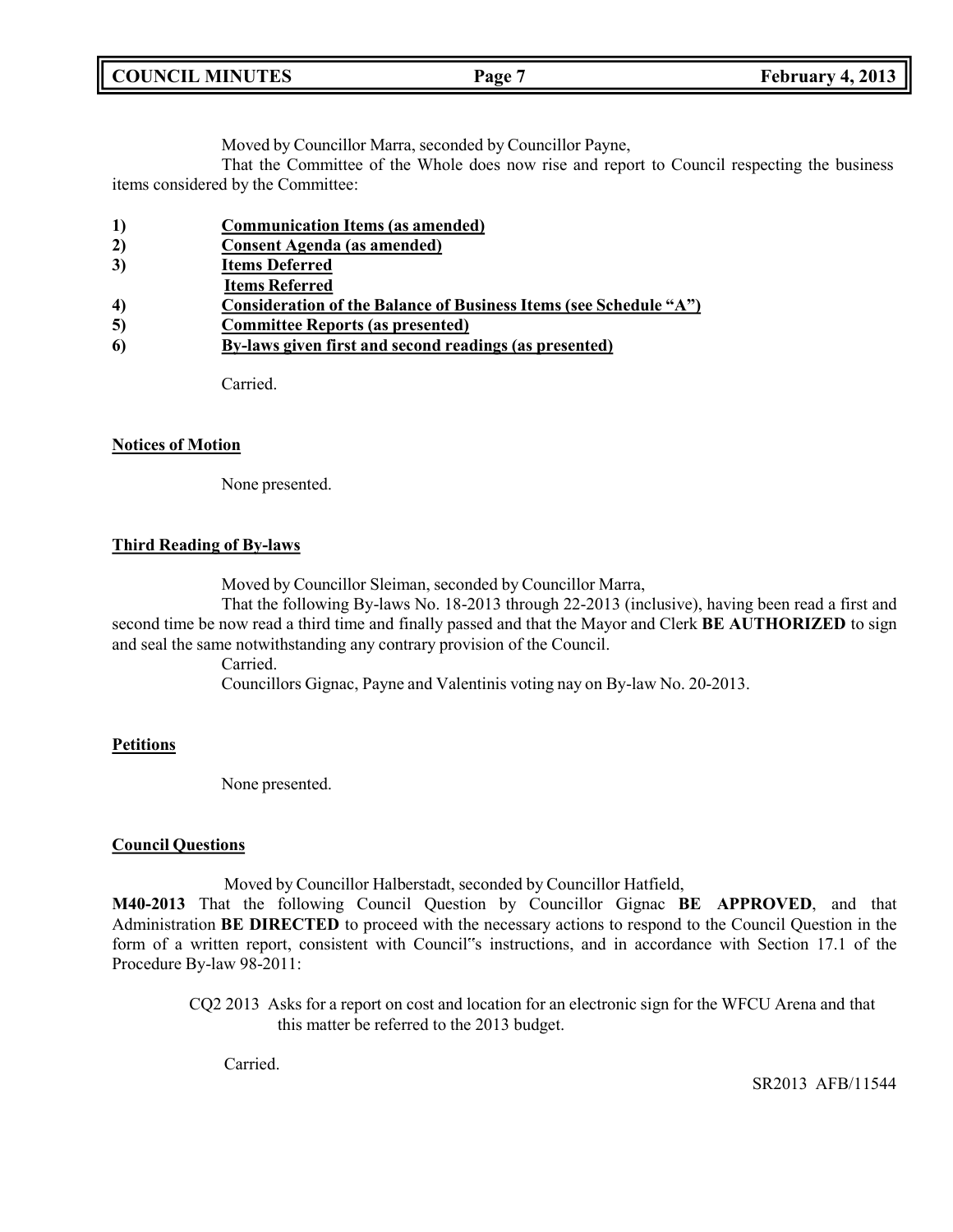### **Adjournment**

of the Mayor. Moved by Councillor Jones, seconded by Councillor Maghnieh, That this Council meeting stand adjourned until the next regular meeting of Council or at the call Carried.

Accordingly, the meeting is adjourned at 6:55o'clock p.m.

**MAYOR**

**CITY CLERK**

## **THIS IS A DRAFT COPY**

# **DEPUTY CITY CLERK/SENIOR MANAGER OF COUNCIL SERVICES**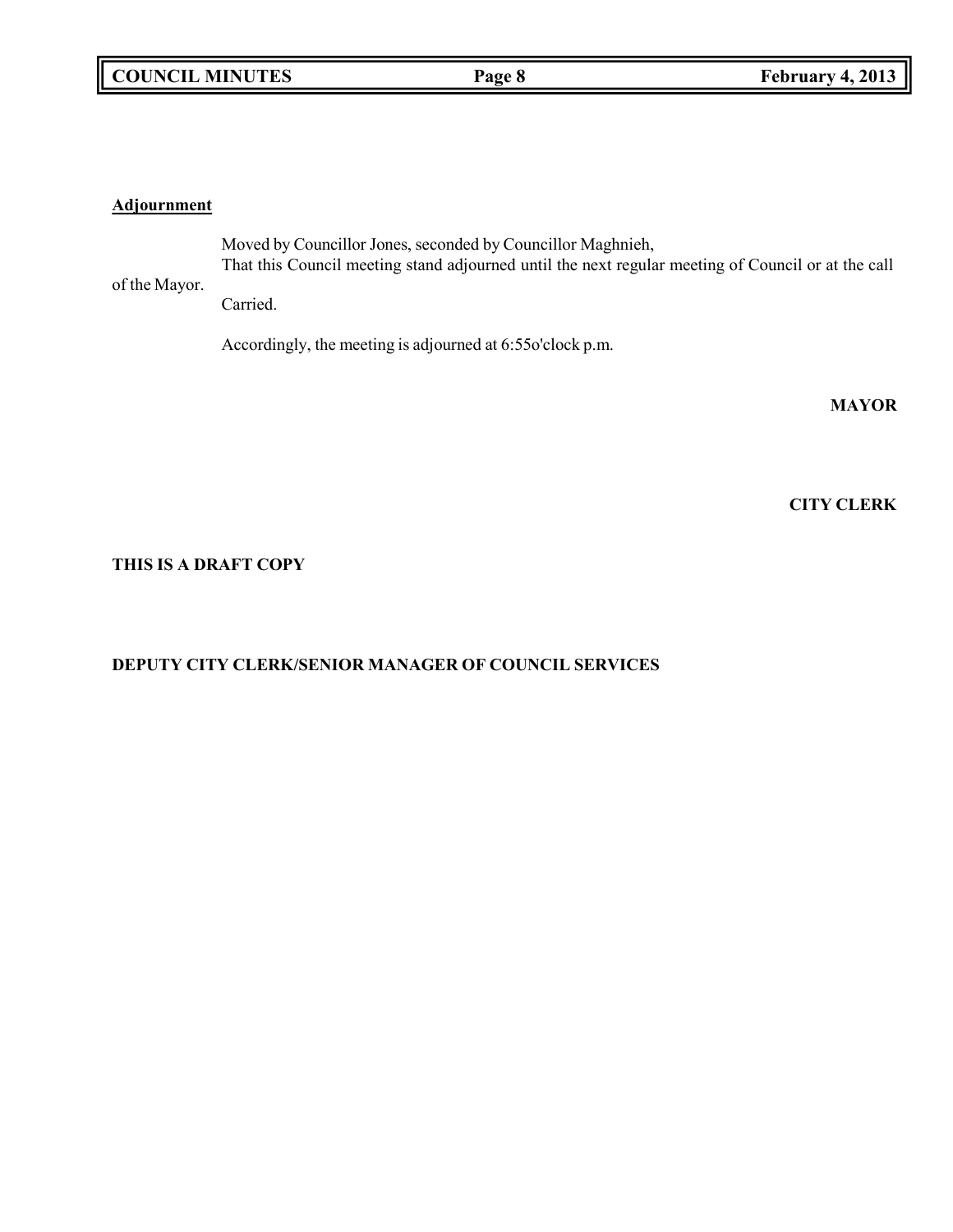# **COUNCIL MINUTES Page 9 February 4, 2013**

### Sleiman Valentinis

### CR19/2013

That the Mayor and City Council **AUTHORIZE** the CAO and City Clerk to **EXECUTE** an extension of the contract with Golder Associates Ltd. for the 5 year period January 1, 2013 to December 31, 2017 in the amount of \$264,400 (\$52,880 per year) plus \$10,000 in contingency plus applicable taxes for the purpose of providing consulting services for the closed East Riverside Landfill Annual Monitoring Program with said contract to be satisfactory in technical content to the City Engineer, in financial content to the Chief Financial Officer & City Treasurer and in form to the City Solicitor.

Carried.

Report Number **16341 SW/9998 C1**

Sleiman Valentinis

CR20/2013

That, in accordance with the terms of RFP 70-12, Council **AWARD** the contract for the provision of first aid, CPR training and automated external defibrillation (AED) training to Second Chance CPR Inc. for a three (3) year term with an option to extend the contract for one further three year term.

Carried.

Report Number **16273 AS2013 C2**

Sleiman Valentinis

### CR21/2013

That Council **APPROVE** the purchase of two 95" aerial platform firefighting vehicles and two 70" aerial platform firefighting vehicles at a total cost of \$3,958,661 plus HST and that the Purchasing Supervisor **BE AUTHORIZED** to issue a purchase order for same; and

That Council **APPROVE** the additional expenditure of \$80,000 per vehicle for equipment to make the vehicle operational for a total expenditure of \$4,278,661 plus HST. Total funding required, including non-recoverable HST of \$75,304 is \$4353,965 to **BE FUNDED** as follows: \$2,176,983 from Project 7101014 and \$2,176,982 from Project 7111025.

Carried.

Report Number **16294 SF2013 C3**

Sleiman Valentinis

### CR22/2013

THAT City Council **APPROVE** the consolidated service delivery model for information technology services for the City of Windsor and the Windsor Public Library as presented in this report, as already approved by the Shared Services Review Steering Committee, subject to approval by the Windsor Public Library and necessary agreements with the employee groups; AND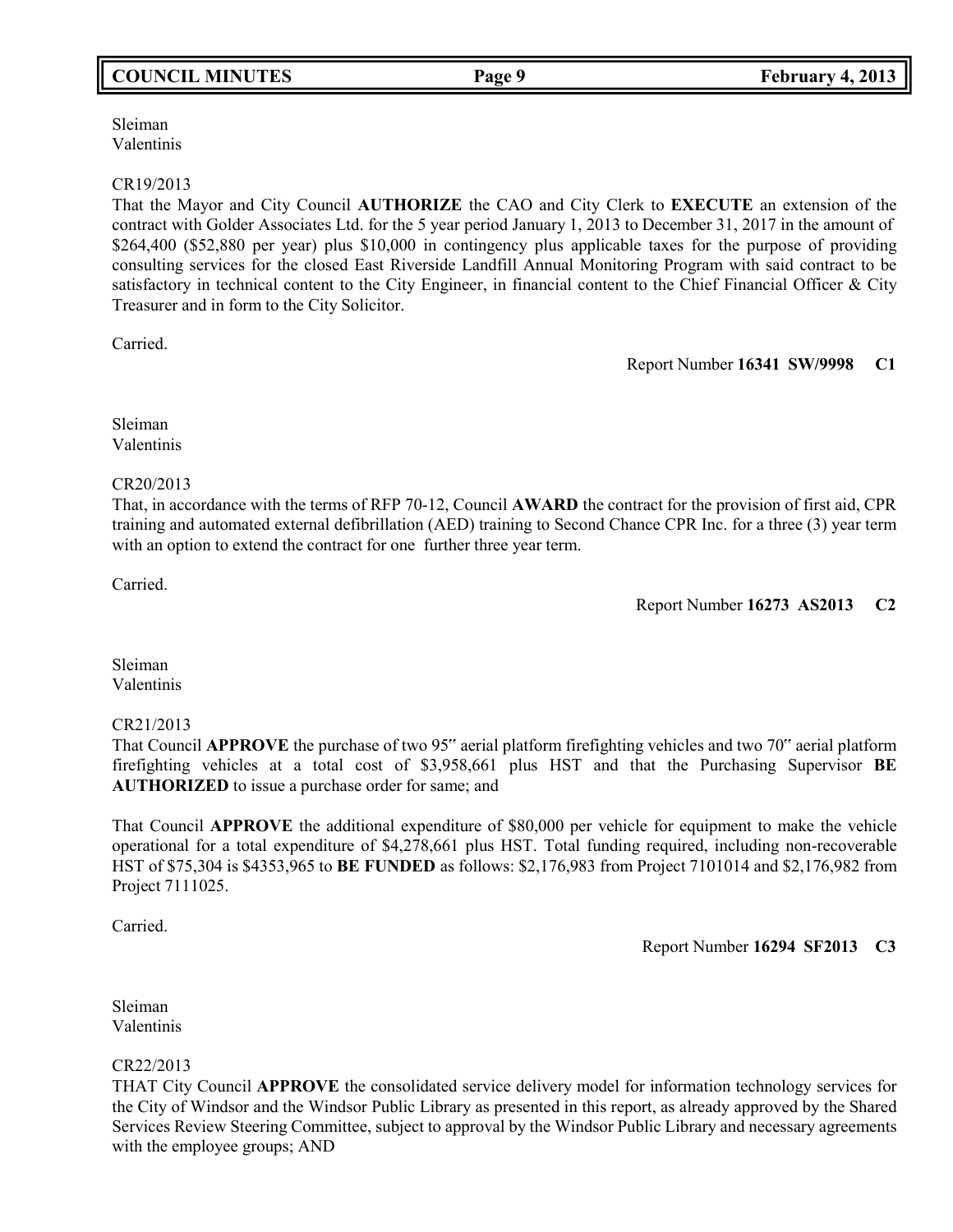| <b>COUNCIL MINUTES</b> |  |  |
|------------------------|--|--|
|------------------------|--|--|

THAT City Council **APPROVE** funding for estimated one-time costs as outlined in this report and related concurrent reports to **BE FUNDED** from the Budget Stabilization Reserve fund; AND

THAT Administration **REPORT** back to City Council should any changes occur to the planned implementation.

Carried.

Report Number **16359 GP/9577 C4**

Sleiman Valentinis

CR23/2013

THAT **APPROVAL BE GIVEN** to the lease of City owned vacant industrial lands under the following terms and conditions:

| LESEE:             | CS Wind Canada Inc.<br>$c/\sigma$ Rick Spurr<br>9350 Twin Oaks Drive<br>Windsor, ON                                                                               |
|--------------------|-------------------------------------------------------------------------------------------------------------------------------------------------------------------|
| <b>LANDS TO BE</b> | An approximate 4.226 acre parcel of vacant land described legally as Part of Lot 140,<br>Concession 3, and more particularly described as Part 6, Plan 12R-24604. |
| <b>LEASE RATE:</b> | \$1.00 per annum                                                                                                                                                  |

### **TERMS & CONDITIONS:**

- (a) Term of Lease: Approximately 49 years; the lease term will be structured to expire at the same time as the existing 49 year land lease between the City and CS Wind.
- (b) CS Wind Canada Inc. agrees to provide the City of Windsor with the necessary indemnification and insurance;
- (c) CS Wind Canada Inc.'s use of the property will be in compliance with all applicable legislation, regulations and By-laws including the municipal zoning By-law. CS Wind Canada Inc. intends to use the property for storage of wind turbine components;
- (d) Any topsoil removed from the site to allow for CS Wind Canada Inc.'s proposed use will be offered to the City of Windsor free of charge;
- (e) Upon vacating the site, CS Wind Canada Inc. agrees to remove at its cost any structures and/or fencing unless otherwise agreed to by the City of Windsor. The gravel which CS Wind Canada Inc. intends to place on the site is to remain unless the City requests it be removed at CS Wind Canada Inc.'s cost and replaced with other material satisfactory to the City;
- (f) CS Wind Canada Inc. will be responsible for the payment of all property taxes owing as a result of the lease of the subject lands for its use; and

THAT CS Wind Canada Inc. **BE GRANTED AN OPTION TO PURCHASE** the subject site under the following terms and conditions: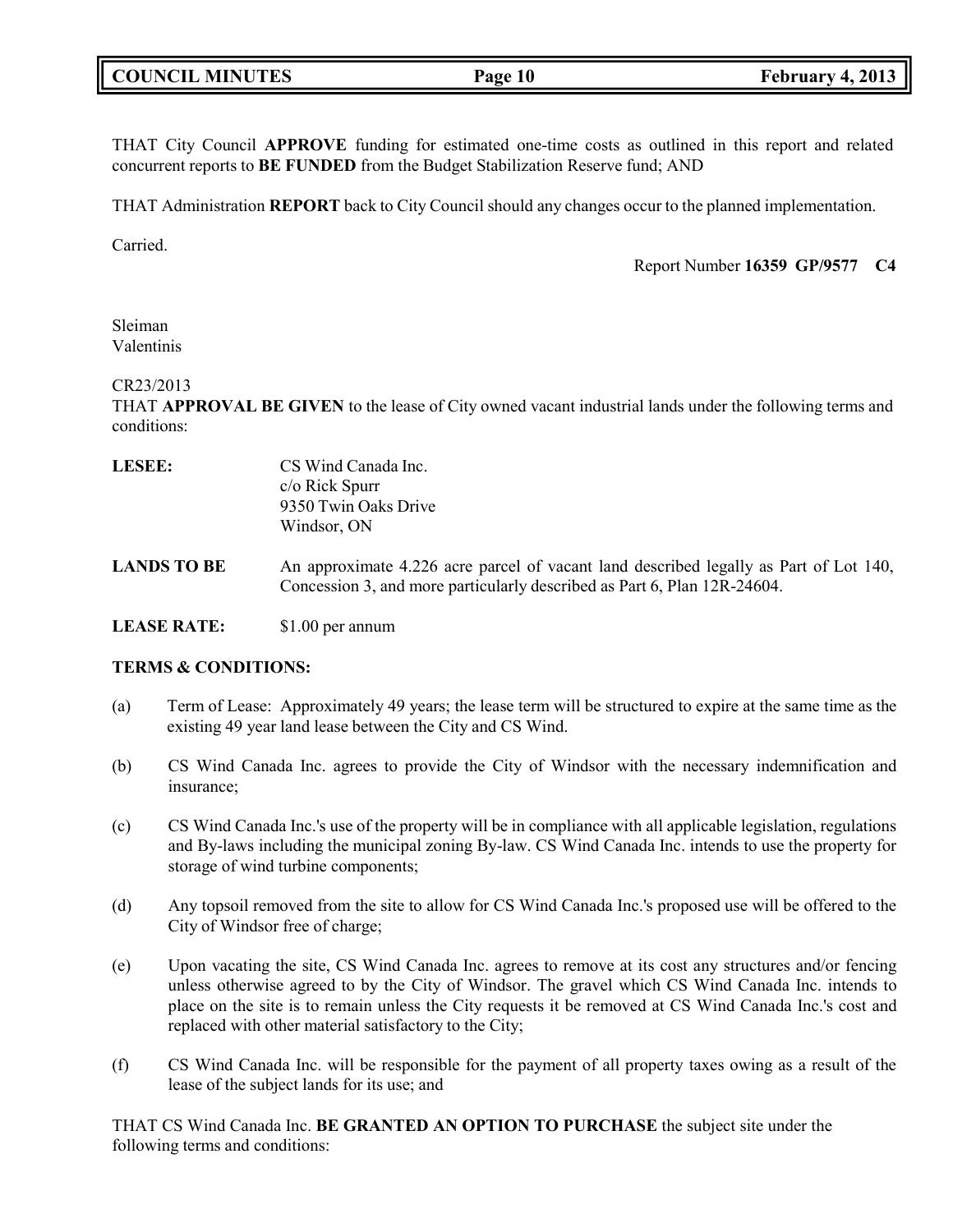### **A) Purchase Price:**

The purchase price of the subject site will be determined by an independent property appraisal. The subject site would be appraised at its then current market value without any value being attributed to the improvements CS Wind has made to the site.

### **B) Option Notice Period:**

- 1) CS Wind Canada Inc. will be allowed to continue to lease the subject site under the same terms and conditions for a period of 2 years from the date of substantial completion of the easterly extension of Twin Oaks Drive;
- 2) At the expiration of 2 years from the substantial completion of the extension of Twin Oaks Drive adjacent to the subject site, the City will provide to CS Wind Canada Inc. an independent property appraisal of the site as per "A" (Purchase Price) above.
- 3) CS Wind Canada Inc. shall have 6 months from receipt of the City's independent appraisal to indicate in writing to the City it is prepared to exercise its Option to Purchase. The transaction would be required to close within 30 days from the date of receipt by the City of the written notice to exercise its option;
- 4) In the event CS Wind Canada Inc. does not exercise its Option to Purchase within the time frames noted above it would be allowed a further 6 month period to vacate the site under the same terms and conditions as contained in the land lease provisions and the City would be able to offer the site for sale to other third parties; and

THAT Council **WAIVE** the requirements of By-law 247-2007 (being the by-law for the acquisition and disposition of land) with respect to the acquisition (purchase) and the disposition (leases), including but not limited to the following:

- Published notice
- Current & Multiple Appraisals
- Leased at Current Market Rent
- Listed on MLS, unless (a) non-viable property, in which case it may be sold directly to the abutting property owner at a cost-recovery basis; or (b) land sale to governmental or quasigovernmental agencies; or (c) as directed by Council
- Marketed for minimum of 10 days  $\bullet$
- $\bullet$ Environmental audit obtained; and

**THAT** the Chief Administrative Officer and the City Clerk **BE AUTHORIZED** to sign any required written documentation prepared in form and content satisfactory to the City Solicitor or designate; and

That the transaction **BE COMPLETED** electronically pursuant to By-Law 366-2003, and that the City Solicitor, or his designate, **BE AUTHORIZED** to sign documents standard to a real estate transaction.

Carried.

Report Number **16360 APM2013 C5**

## **STANDING COMMITTEE RESOLUTIONS**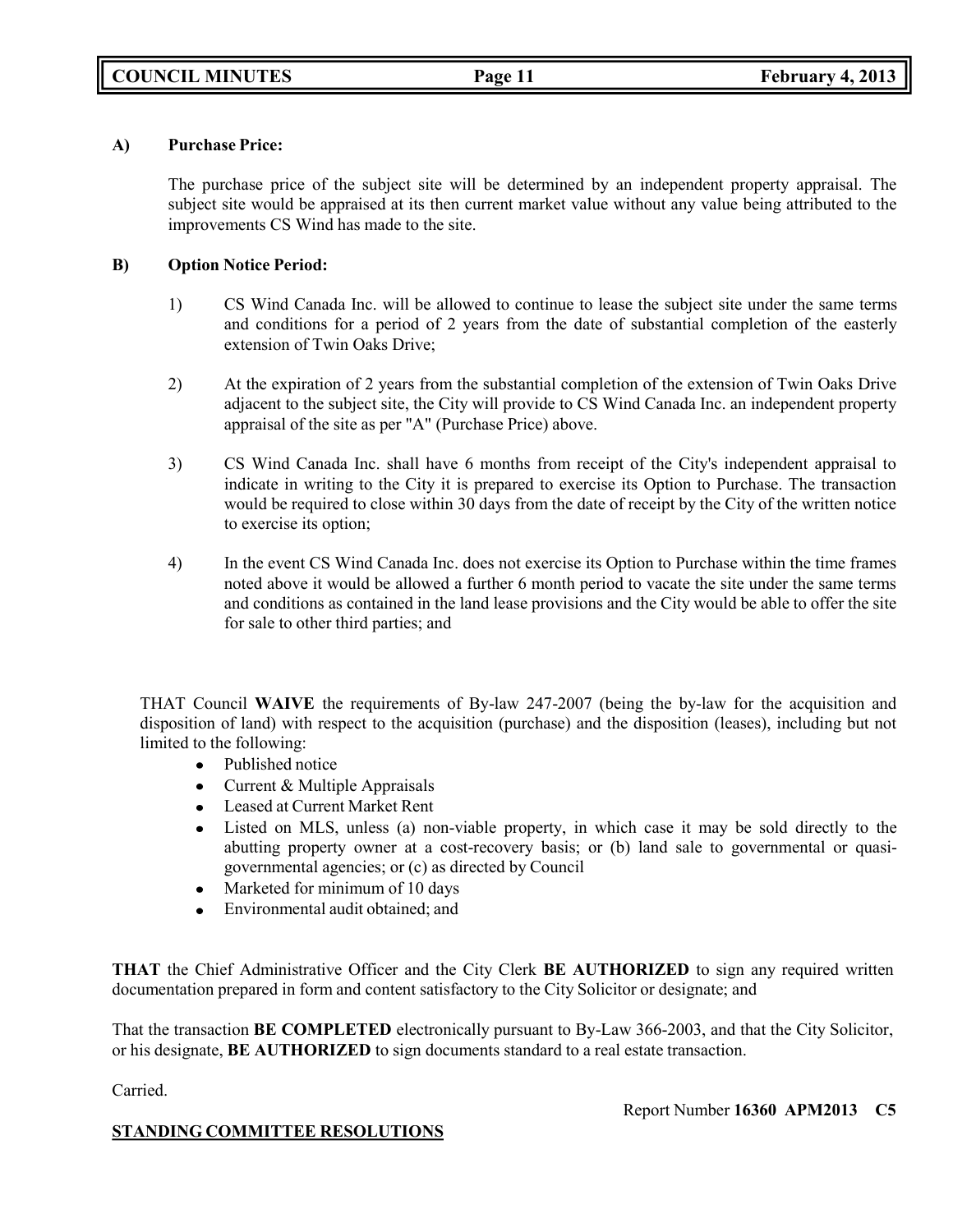**COUNCIL MINUTES Page 12 February 4, 2013**

Moved by Councillor Sleiman, seconded by Councillor Valentinis, **M41-2013** That **Report No. 115 of the Planning & Economic Development Standing Committee Standing Committee** of its meeting held January 14, 2013 regarding "Request to close part of the north/south alley east of Lena Avenue from College Avenue to the southerly property limit of 3115 College Avenue" **BE ADOPTED** as presented. Carried.

Report Number 16240 SAA2013

Moved by Councillor Sleiman, seconded by Councillor Valentinis, **M42-2013** That **Report No. 116 of the Planning & Economic Development Standing Committee Standing Committee** of its meeting held January 14, 2013 regarding "Housekeeping Amendment 2012-3" **BE ADOPTED** as presented.

Carried.

Report Number 16297 ZB/11615

Moved by Councillor Sleiman, seconded by Councillor Valentinis,

**M43-2013** That **Report No. 117 of the Planning & Economic Development Standing Committee Standing Committee** of its meeting held January 14, 2013 regarding "Greek Orthodox Community of Windsor – 3030, 3050, 3052 & 3070 Walker Road" **BE ADOPTED** as presented.

Carried.

Report Number 16296 ZB/11612 ZO/11613

Moved by Councillor Sleiman, seconded by Councillor Valentinis,

**M44-2013** That **Report No. 118 of the Planning & Economic Development Standing Committee Standing Committee** of its meeting held January 14, 2013 regarding "Minutes of the International Relations Committee meeting held November 13, 2012" **BE ADOPTED** as presented. Carried.

MB2013

MB2013

Moved by Councillor Sleiman, seconded by Councillor Valentinis,

**M45-2013** That **Report No. 136 of the Social Development, Health & Culture Standing Committee** of its meeting held January 9, 2013 regarding "Minutes of the Committee of Management for Huron Lodge Long Term Care Home meeting held September 27, 2012" **BE ADOPTED** as presented.

Carried.

Moved by Councillor Sleiman, seconded by Councillor Valentinis,

**M46-2013** That **Report No. 137 of the Social Development, Health & Culture Standing Committee** of its meeting held January 9, 2013 regarding "Minutes of the meeting of the Windsor Accessibility Advisory Committee held September 20, 2012" **BE ADOPTED** as presented. Carried.

MB2013

Moved by Councillor Sleiman, seconded by Councillor Valentinis,

**M47-2013** That **Report No. 138 of the Social Development, Health & Culture Standing Committee** of its meeting held January 9, 2013 regarding "Request for Financial Support to Purchase Accessible Equipment and support for application to HRSD for an Accessibility Grant" **BE ADOPTED** as presented.

Carried.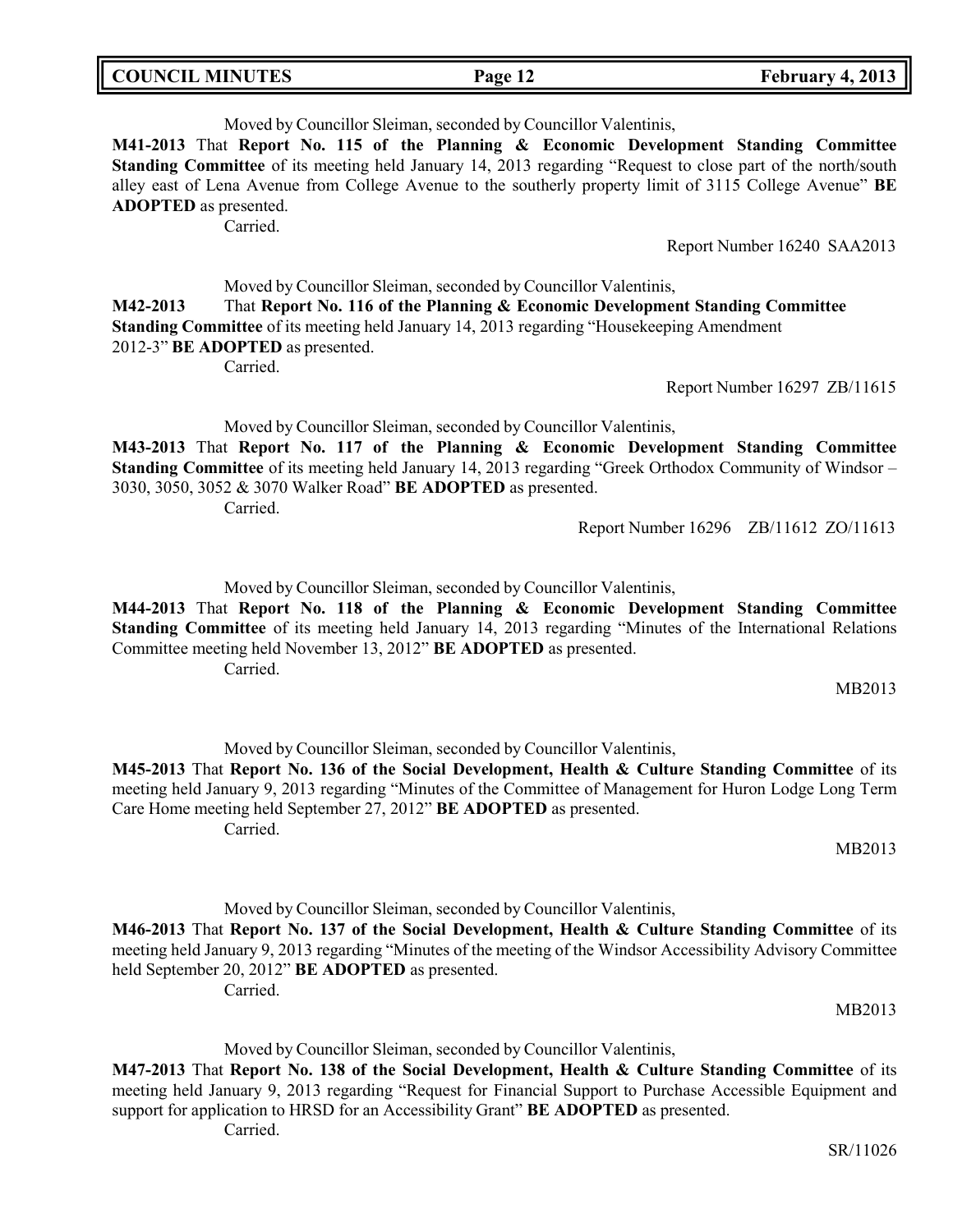$February$ <sup> $4$ </sup>, 2013

Moved by Councillor Sleiman, seconded by Councillor Valentinis, **M48-2013** That **Report No. 139 of the Social Development, Health & Culture Standing Committee** of its meeting held January 9, 2013 regarding "Non-Built Environment Fund – Family Aquatic Complex Project" **BE ADOPTED** as presented.

Carried.

SR/11026

Moved by Councillor Sleiman, seconded by Councillor Valentinis,

**M49-2013** That **Report No. 140 of the Social Development, Health & Culture Standing Committee** of its meeting held January 9, 2013 regarding "Windsor Accessibility Advisory Committee Report No. 88 – Request for Financial Support to Purchase Accessible Equipment and support for application to HRSD for an Accessibility Grant" **BE ADOPTED** as presented.

Carried.

Report Number SR/11026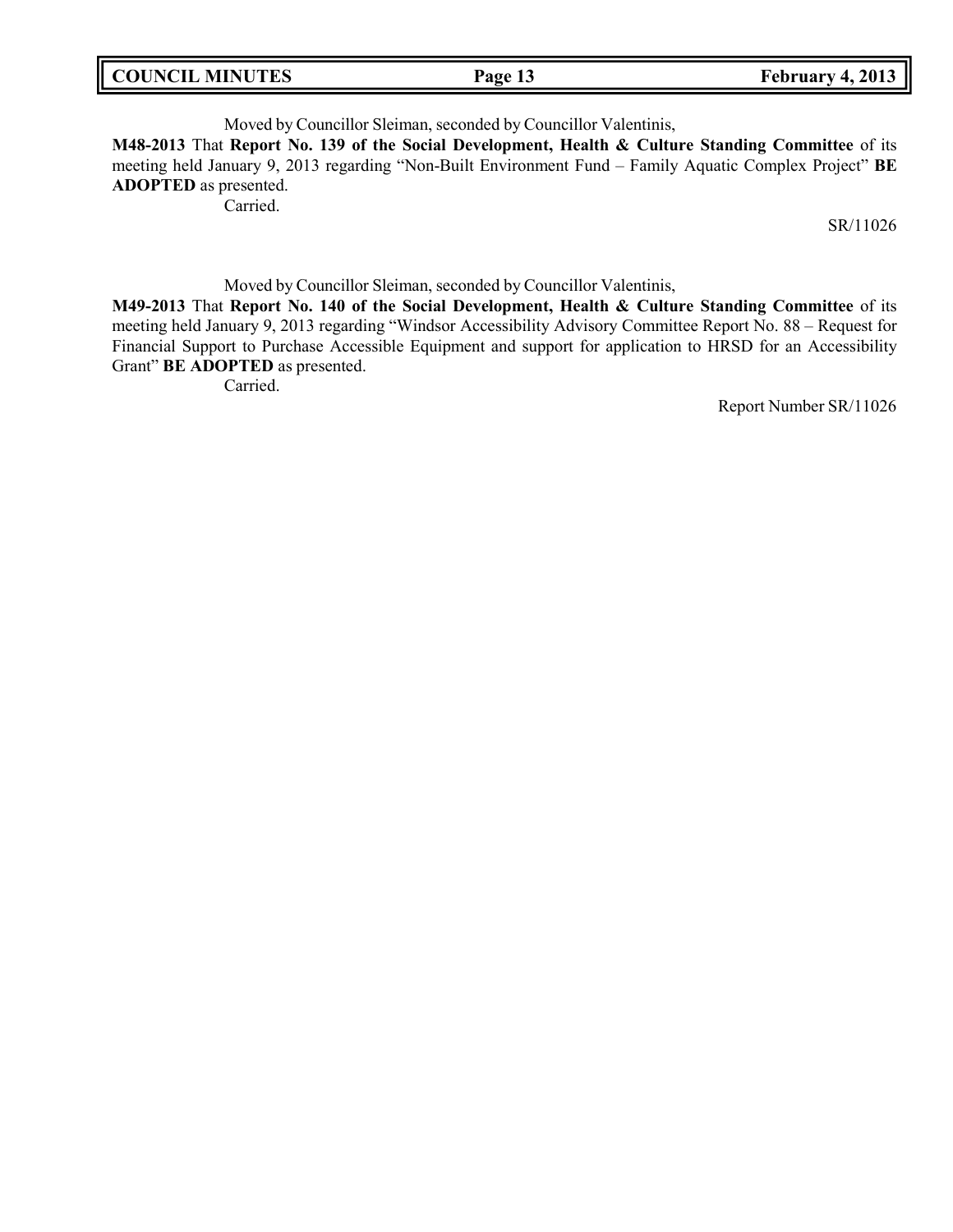| <b>COUNCIL MINUTES</b> |  |
|------------------------|--|
|------------------------|--|

**COUNCIL EXAMPLE 14 February 4,** 2013

**ADOPTED by Council at its meeting held February 4, 2013 [M38-2013]** VC/bm

# **SPECIAL MEETING OF COUNCIL – IN CAMERA February 4, 2013**

### **Meeting called to order at: 4:00 p.m.**

## **Members in Attendance:**

Mayor E. Francis

Councillor D. Dilkens (arrives at 4:02 p.m.)

Councillor R. Jones

Councillor A. Halberstadt (arrives at 4:01 p.m.)

Councillor F. Valentinis

Councillor B. Marra (arrives at 4:03 p.m.)

- Councillor P. Hatfield
- Councillor J. Gignac

Councillor A. Maghnieh (arrives at 4:03 p.m.)

Councillor H. Payne

Councillor E. Sleiman

## **Also in attendance:**

H. Reidel, Chief Administrative Officer J. Payne, Community Development and Health Commissioner and Corporate Leader Social Development, Health, Recreation and Culture M. Sonego, City Engineer and Corporate Leader Environmental Protection and Transportation S. Askin Hager, Deputy City Solicitor V. Critchley, City Clerk/Licence Commissioner and Corporate Leader Public Engagement and Human Resources O. Colucci, Chief Financial Officer/City Treasurer and Corporate Leader Finance and Technology

- P. Brode, Senior Legal Counsel (Item 2)
- B. Montone, Fire Chief (Item 4)
- T. Knight Lepain, Executive Initiatives Coordinator (Item 5)
- V. Mihalo, Executive Director of Human Resources (Items 4 and 5)
- J. Susko, Pay Equity Officer (Item 5)

**Verbal Motion is presented by Councillor Dilkens, seconded by Councillor Jones, that Rule 3.3 (c) of the** *Procedure By-law, 98-2011,* **BE WAIVED to add the following Agenda items:**

**6. Property matter – update on development site**

**Motion Carried.**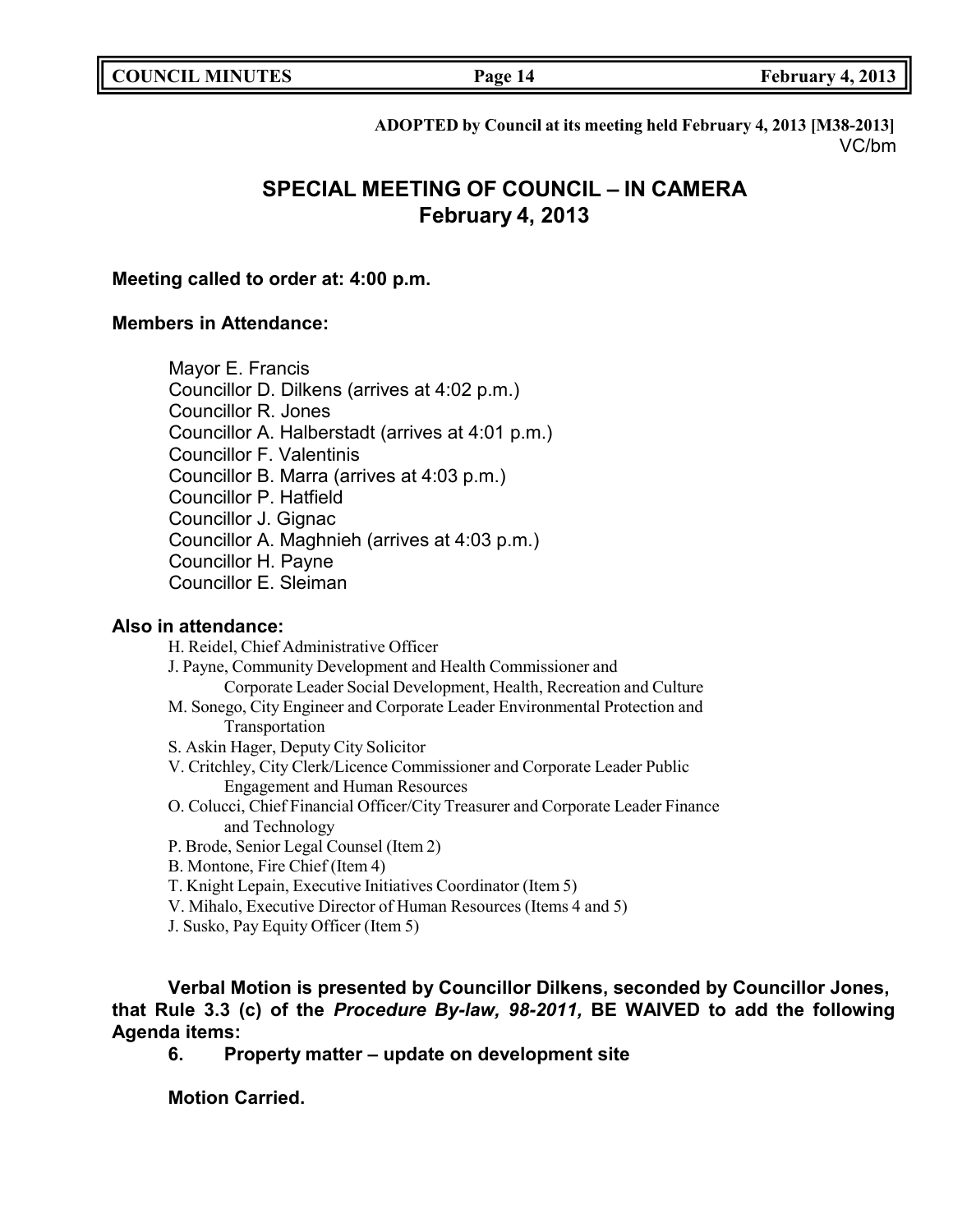|  | <b>COUNCIL MINUTES</b> |
|--|------------------------|
|--|------------------------|

**Verbal Motion is presented by Councillor Jones, seconded by Councillor Valentinis,**

**to move in Camera for discussion of the following item(s):**

| Item<br>No.       | <b>Subject</b>                                                                                                 | <b>Pursuant</b><br>Section<br>to<br>Act, 2001,<br><b>Municipal</b><br><b>as</b><br>amended |
|-------------------|----------------------------------------------------------------------------------------------------------------|--------------------------------------------------------------------------------------------|
|                   | Personal matter – about an identifiable<br>individual – renaming                                               | 239(2)(b)                                                                                  |
| $\mathbf{2}$<br>٠ | Legal matter – claim settlement                                                                                | 239(2)(e)(f)                                                                               |
| 3<br>٠            | Legal matter – litigation                                                                                      | 239(2)(e)                                                                                  |
| 4<br>٠            | Legal matter – litigation – RFP process                                                                        | 239(2)(e)                                                                                  |
| 5<br>٠            | Personal issue – pay equity request                                                                            | 239(2)(b)(d)                                                                               |
| 6                 | <b>Property matter – Economic Development</b><br>matter - update on development site<br>-verbal report - ADDED | 239(2)(a)                                                                                  |

## **Motion Carried.**

## **Declarations of Pecuniary Interest:**

None declared.

**Discussion on the items of business. (Items 1, 5, 2, 3 and 4)**

**Verbal Motion is presented by Councillor Marra, seconded by Councillor Sleiman, to move back into public session.**

**Motion Carried.**

**Moved by Councillor Dilkens, seconded by Councillor Jones,**

# **THAT the Clerk BE DIRECTED to transmit the recommendation(s) contained in the report(s) discussed at the In-Camera Council Meeting held February 4, 2013 directly to Council for consideration at the next Regular Meeting.**

1. That the recommendation contained in the in-camera report from the Manager, Parks Development, Executive Director Parks and Facilities, City Engineer and Corporate Leader Environmental Protection and Transportation and City Solicitor and Corporate Leader Economic Development and Public Safety respecting a personal matter about an identifiable individual - renaming **BE APPROVED**.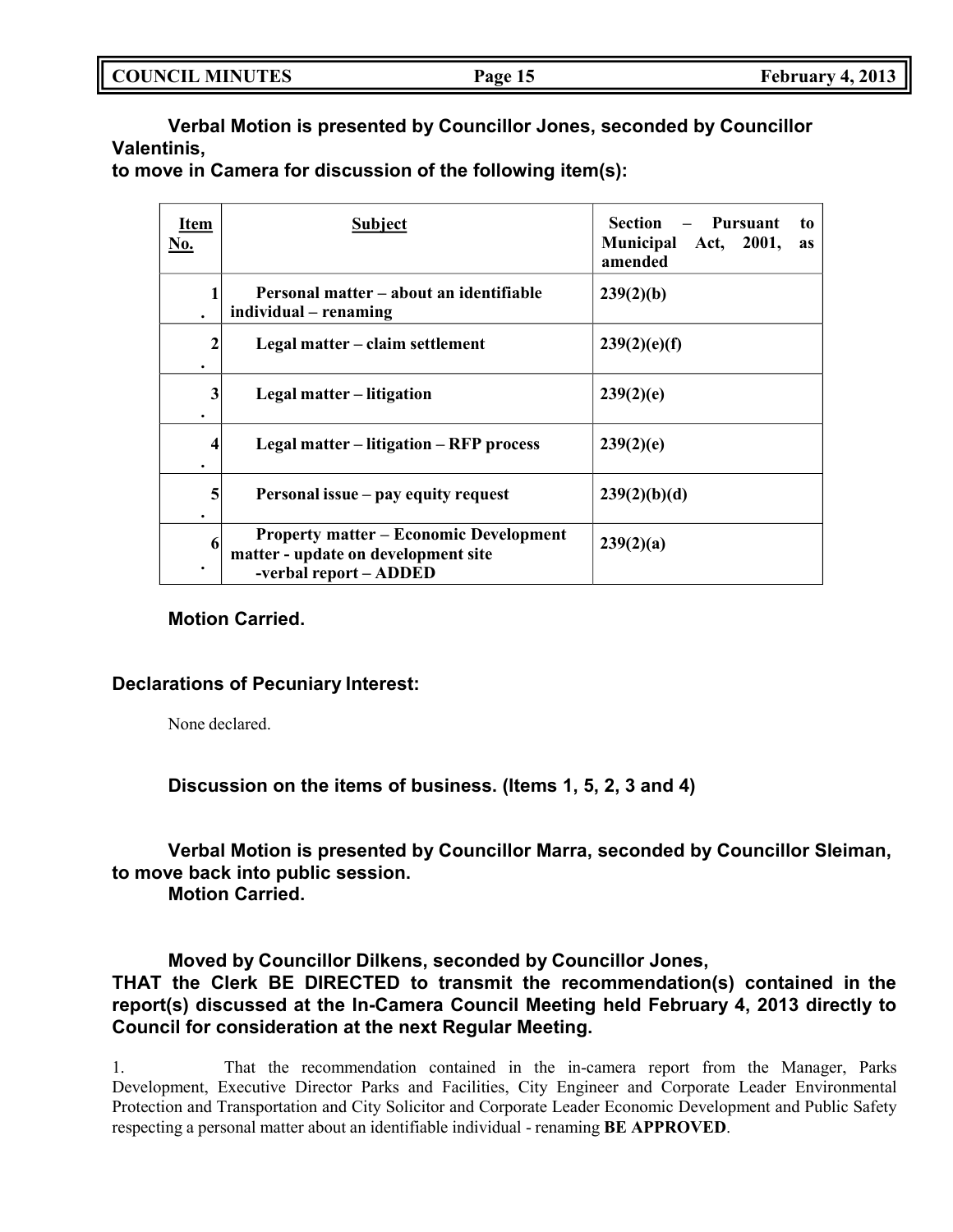**COUNCIL MINUTES Page 16 February 4, 2013**

2. That the recommendation contained in the in-camera report from Senior Legal Counsel, City Solicitor and Corporate Leader Economic Development and Public Safety, City Engineer and Corporate Leader Environmental Protection and Transportation and Chief Financial Officer/City Treasurer and Corporate Leader Finance and Technology respecting a legal matter – claim settlement **BE APPROVED**.

3. That the recommendation contained in the in-camera report from the Manager of Children"s Services, Executive Director of Housing and Children"s Services, Community Development and Health Commissioner and Corporate Leader Social Development, Health, Recreation and Culture, Chief Financial Officer/City Treasurer and Corporate Leader Finance and Technology and City Solicitor and Corporate Leader Economic Development and Public Safety respecting a legal matter - litigation **BE APPROVED**.

4. That the confidential report from the Deputy City Solicitor/Manager of Purchasing and Risk Management, City Solicitor and Corporate Leader Economic Development and Public Safety, Executive Director of Human Resources, Fire Chief and Chief Financial Officer/City Treasurer and Corporate Leader Finance and Technology respecting a legal matter – litigation – RFP process (See Item 2 on open agenda) **BE RECEIVED FOR INFORMATION**.

5. That the recommendation contained in the in-camera report from the Executive Initiatives Coordinator, Chief Financial Officer/City Treasurer and Corporate Leader Finance and Technology and Executive Director of Human Resources respecting a personal matter – pay equity request **BE APPROVED**.

6. That the verbal update from Mayor Francis on an economic development matter **BE RECEIVED**. **Councillor Valentinis is absent for this item.**

# **Motion Carried.**

**Moved by Councillor Jones, seconded by Councillor Gignac, That the special meeting of council held February 4, 2013 BE ADJOURNED. (Time: 4:45 p.m.)**

**Motion Carried.**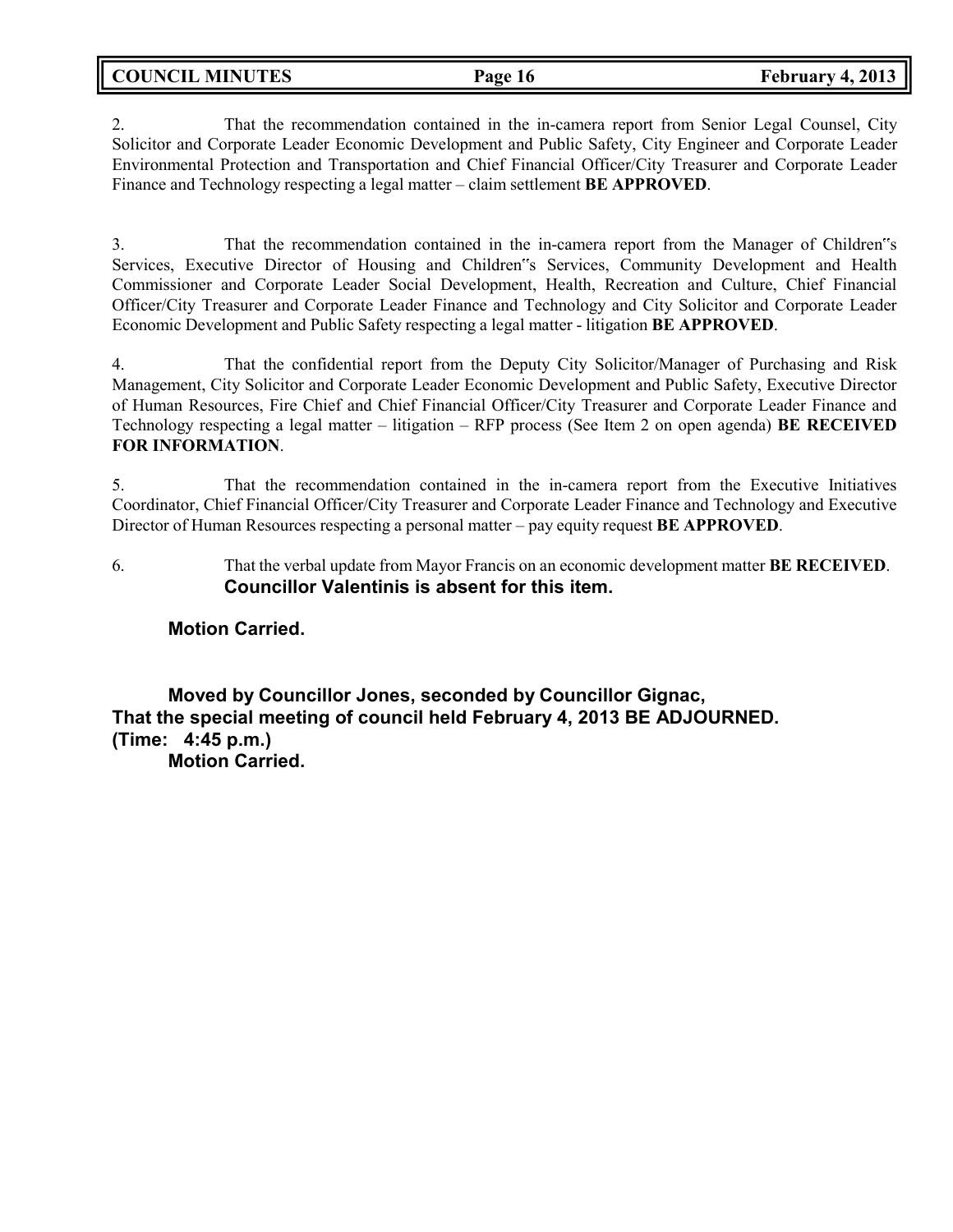| <b>COUNCIL MINUTES</b> |  |  |
|------------------------|--|--|
|------------------------|--|--|

### **Adopted by Council at its meeting held February 4, 2013 [M41-2013]**

/AA Windsor, Ontario February 4, 2013

# **REPORT NO. 115** of the **PLANNING & ECONOMIC DEVELOPMENT STANDING COMMITTEE** of its meeting held January 14, 2013

# **Present: Councillor Bill Marra, Chair Councillor Drew Dilkens Councillor Percy Hatfield Councillor Hilary Payne Councillor Ed Sleiman**

That the following recommendations of the Planning & Economic Development Standing Committee **BE APPROVED** as follows**:**

√√*VC*

Moved by Councillor Hatfield, seconded by Councillor Dilkens

I. √That the 3.65 metre (12 feet) wide north/south alley east of Lena Avenue from College Avenue to the southerly property limit of 3115 College Avenue shown on Drawing No. CC-1633 *attached* hereto as Appendix "A" **BE ASSUMED** for subsequent closure and to be consolidated into the City"s own land municipally known as 3115 College Avenue for eventual sale;√

II. √That the 3.65 metre (12 feet) wide north/south alley east of Lena Avenue from College Avenue to the southerly property limit of 3115 College Avenue shown on Drawing No. CC-1633 *attached* hereto as Appendix "A" **BE CLOSED AND RETAINED** by the Corporation of the City of Windsor for lot consolidation purposes subject to the following: √

√

I That part of Herbert Street south of College Avenue and east of Lena Avenue and the 3.65 metre (12 feet) wide north/south alley east of Lena Avenue south of Herbert Street to the southerly property limit of 3115 College Avenue and more particularly described as Part 3, Plan 12R-25388 BE ASSUMED for subsequent closure and to be consolidated into the City"s own land municipally known as 3115 College Avenue for eventual sale:

II That part of Herbert Street south of College Avenue and east of Lena Avenue and the 3.65 metre (12 feet) wide north/south alley east of Lena Avenue south of Herbert Street to the southerly property limit of 3115 College Avenue and more particularly described as Part 3, Plan 12R-25388 BE CLOSED AND RETAINED by the Corporation of The City of Windsor for lot consolidation purposes subject to the following:√

- i. Easements are required in favour of:
- EnWin Utilities Ltd.
- Bell Canada
- Cogeco Cable Systems

ii. A permanent sewer easement across the entire width of the 12-foot alley be reserved in favour of the City of Windsor (purposes allowing existing fences to remain (provision of new gates),but prohibition of any structures (sheds, pools, etc.), and landscaping (berm, hedges, gardens, etc) which would encumber unrestricted access to the full width of the easement.

iii. The City Planner **BE REQUESTED** to supply the appropriate legal description, in accordance with Drawing Number. CC-1633, *attached* hereto as Appendix "A"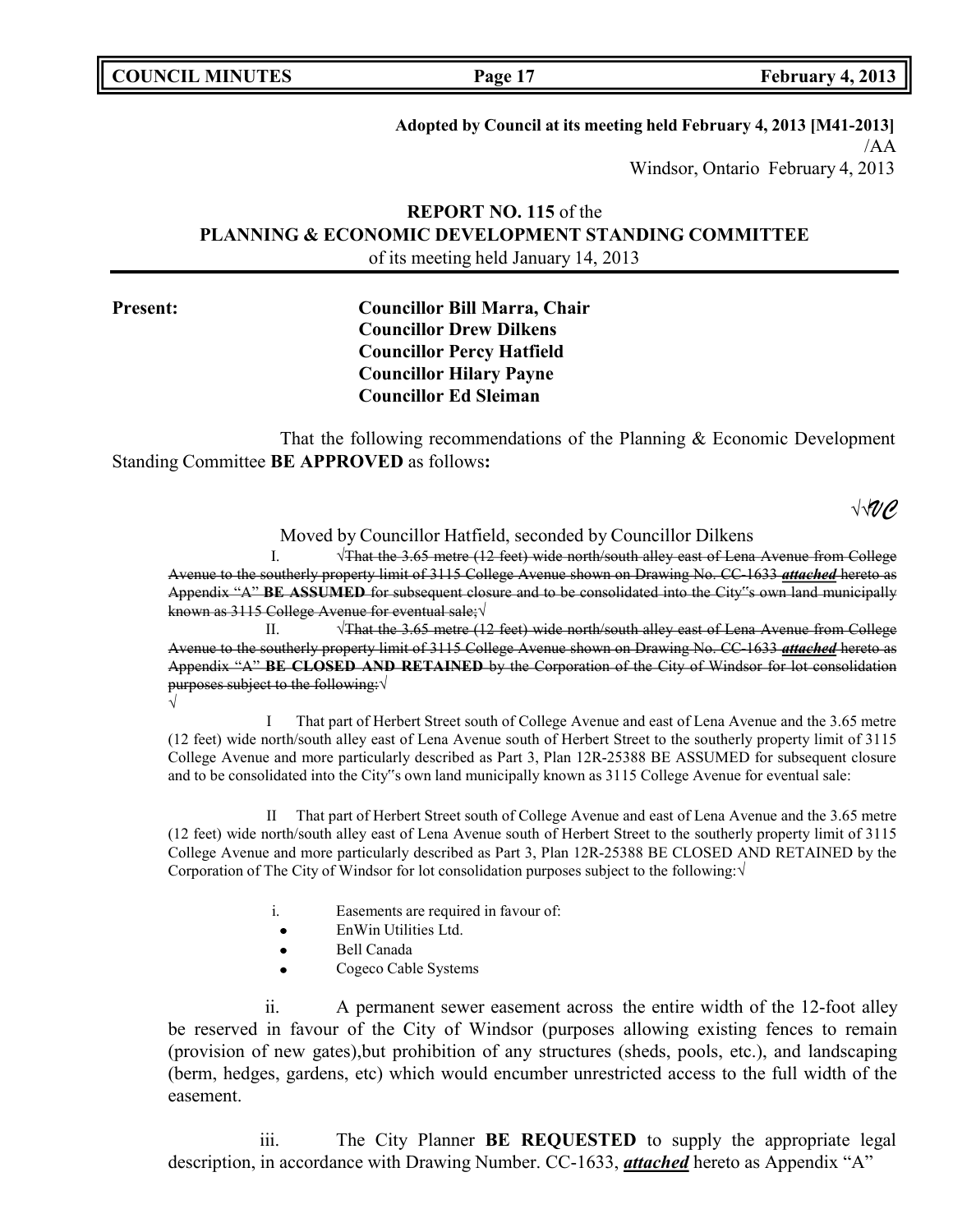iv. The City Planner, or designate, **BE AUTHORIZED** to publish the required legal notice,

v. The City Solicitor **BE REQUESTED** to prepare the by-law to close the subject alley,

vi. The Chief Administrative Officer and City Clerk **BE AUTHORIZED** to sign all necessary documents approved as to form and content satisfactory to the City Solicitor,

vii. The transaction **BE COMPLETED** electronically pursuant to By-law Number 366-2003.

viii. A further six (6") permanent sewer easement **BE RESERVED** over the entire 6 feet wide strip of land measured from the west limit of the subject alley from the south limit of College Avenue to the southerly property limit of the property known municipally as 3115 College Avenue allowing existing fences to remain (provision of new gates), but prohibition of any structures (sheds, pools, etc.), and landscaping (berm, hedges, gardens, etc) which would encumber unrestricted access to the full width of the easement.

Carried.

*Clerk's Note:*The report authored by the City Planner dated December 20, 2012 entitled "Request to close part of the north/south alley east of Lena Avenue from College Avenue to the southerly property limit of 3115 College Avenue" is *attached* as background information.

LIVELINK #16240 SAA2013

**CHAIRPERSON**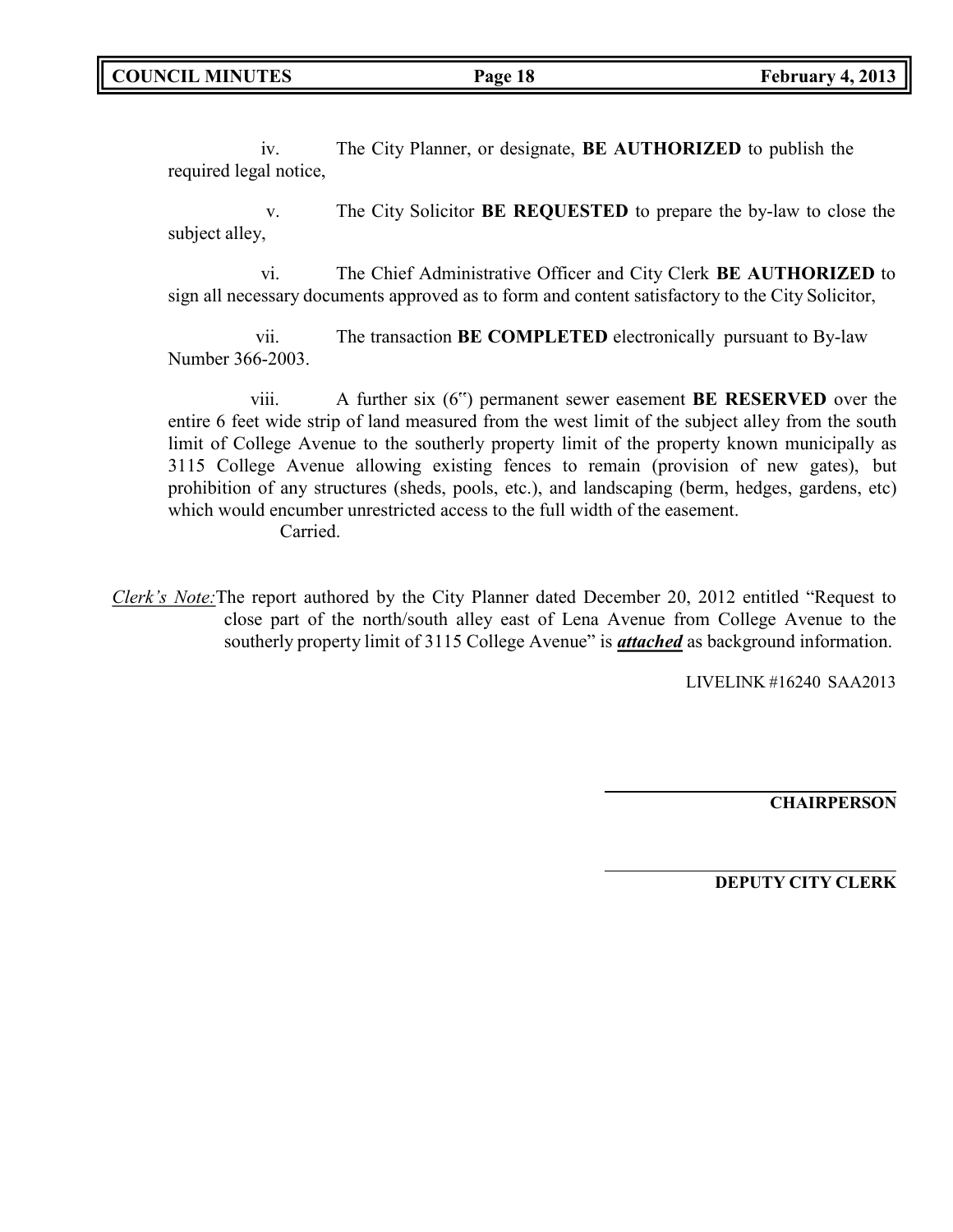| <b>COUNCIL MINUTES</b> |  |  |
|------------------------|--|--|
|------------------------|--|--|

**Page 19 February 4, 2013** 

**Adopted by Council at its meeting held February 4, 2013 [M42-2013]** /AA Windsor, Ontario February 4, 2013

# **REPORT NO. 116** of the **PLANNING & ECONOMIC DEVELOPMENT STANDING COMMITTEE** of its meeting held January 14, 2013

**Present: Councillor Bill Marra, Chair Councillor Drew Dilkens Councillor Percy Hatfield Councillor Hilary Payne Councillor Ed Sleiman Merrill Baker Barbara Bjarneson Cheryl Cross-Leal**

That the following recommendations of the Planning & Economic Development Standing Committee **BE APPROVED** as follows**:**

> Moved by Councillor Sleiman, seconded by Councillor Hatfield That Zoning By-law 8600 **BE AMENDED** on the following basis:

That Sections 1, 2, 3, 4, 5 and 6 be deleted and replaced with the following:

"SECTION 1 - ADMINISTRATION 1.1 TITLE

This by-law may be cited as "The City of Windsor Zoning By-law" or "Zoning By-law 8600".

1.5 Purpose and Intent

This By-law regulates the use of land, the bulk, height, location, erection and use of buildings and structures, the provision of parking, loading and other associated matters in the City of Windsor.

1.10 ADMINSTRATION

This by-law shall be administered by the City Planner or their designate.

1.20 interpretation

SEQUENCE - The chapters, sections, regulations and provisions in this By-law intentionally do not follow in consecutive numerical sequence in order to reserve space for the placement of future enactments. Reference should be made to the Table of Contents to determine the intended numerical sequence of the provisions of this By-law.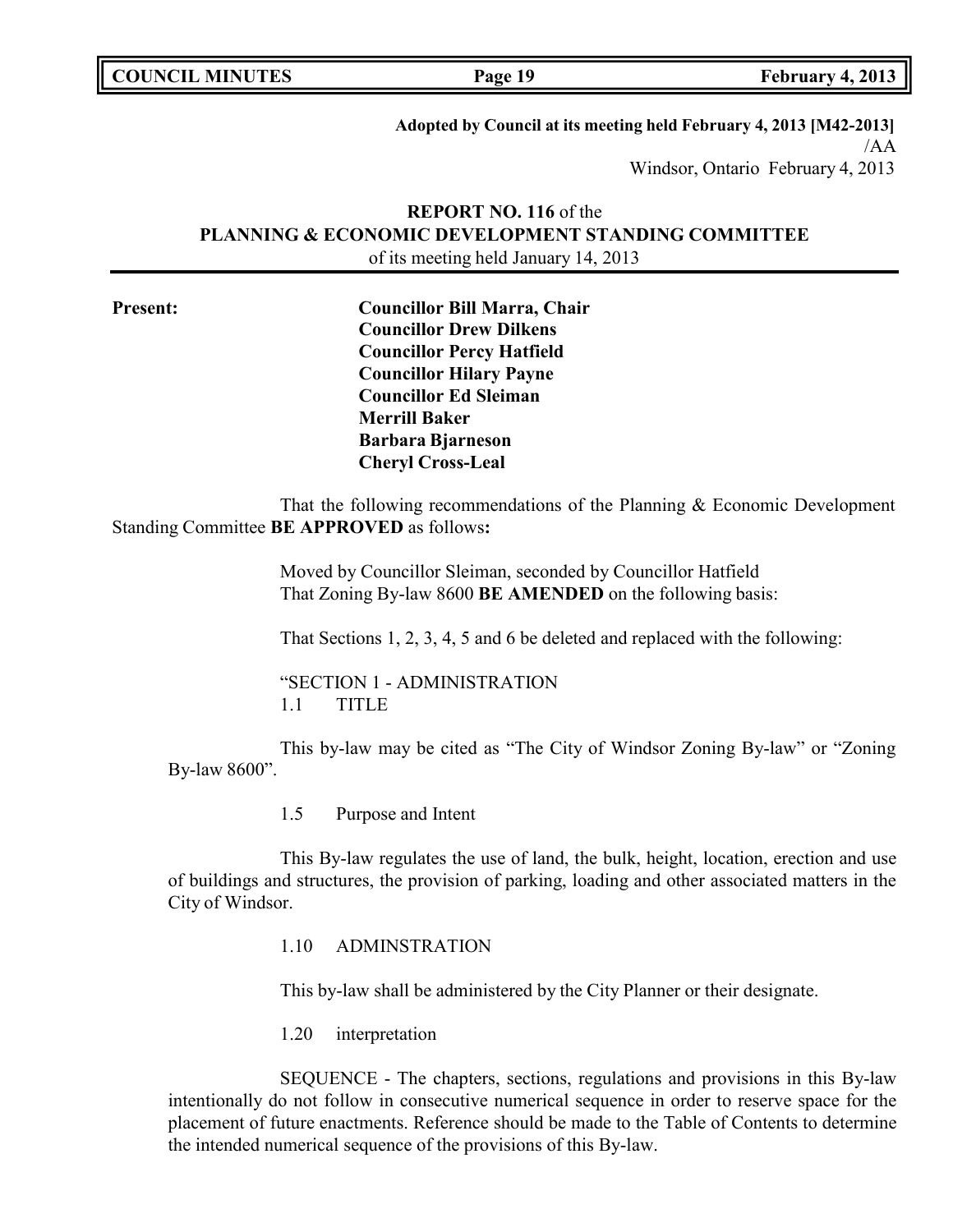|  | <b>COUNCIL MINUTES</b> |
|--|------------------------|
|--|------------------------|

SCHEDULES - The following schedules together with all notations, references and other information shown thereon form part of this by-law:

.1 Schedule  $, A^{\prime\prime}$  – Zoning District Maps

METRIC - All regulations are interpreted solely on the basis of metric figures.

ZONING CLASSIFICATION - Any reference made to a zoning classification may be identified by the zoning symbol consisting of letters and a number as listed below:

| Zoning Classification         | Zoning Symbol     | Section |
|-------------------------------|-------------------|---------|
| Development Reserve Districts | DRD1.             | 8       |
| Green Districts 1.            | GD1.              | 9       |
| Residential Districts 1.      | RD1.              | 10      |
| Residential Districts 2.      | RD <sub>2</sub> . | 11      |
| Residential Districts 3.      | RD3.              | 12      |
| Institutional Districts 1.    | ID <sub>1</sub> . | 13      |
| Commercial Districts 1.       | CD <sub>1</sub> . | 14      |
| Commercial Districts 2.       | CD2.              | 15      |
| Commercial Districts 3.       | CD3.              | 16      |
| Commercial Districts 4.       | CD4.              | 17      |
| Manufacturing Districts 1.    | MD1.              | 18      |
| Manufacturing Districts 2.    | MD2.              | 19      |

ZONING DISTRICT - A zoning classification may be subdivided into one or more zoning districts. The zoning district shall be designated by the zoning symbol of the zoning classification together with a number. For example RD1.1.

LOT DIVIDED INTO MORE THAN ONE ZONING DISTRICT - If a lot is divided into more than one zoning district, the regulations for each zoning district apply only to the portion of the lot within that zoning district.

ZONING DISTRICT MAP - The extent and boundaries of the zoning districts are shown on zoning district maps attached as Schedule  $.A$ ".

ZONING DISTRICT BOUNDARY - In determining the location of the boundary of a zoning district the following apply:

Where a zoning district boundary follows a highway, such boundary is deemed to follow the centre line of the highway.

Where a zoning district boundary follows a railway right-of-way, such boundary is deemed to follow the centre line of the railway right-of-way, unless specifically otherwise indicated on the zoning district map.

Where a zoning district boundary follows a closed alley and the closed alley has been acquired by an abutting property owner, such boundary is deemed to follow the lot line of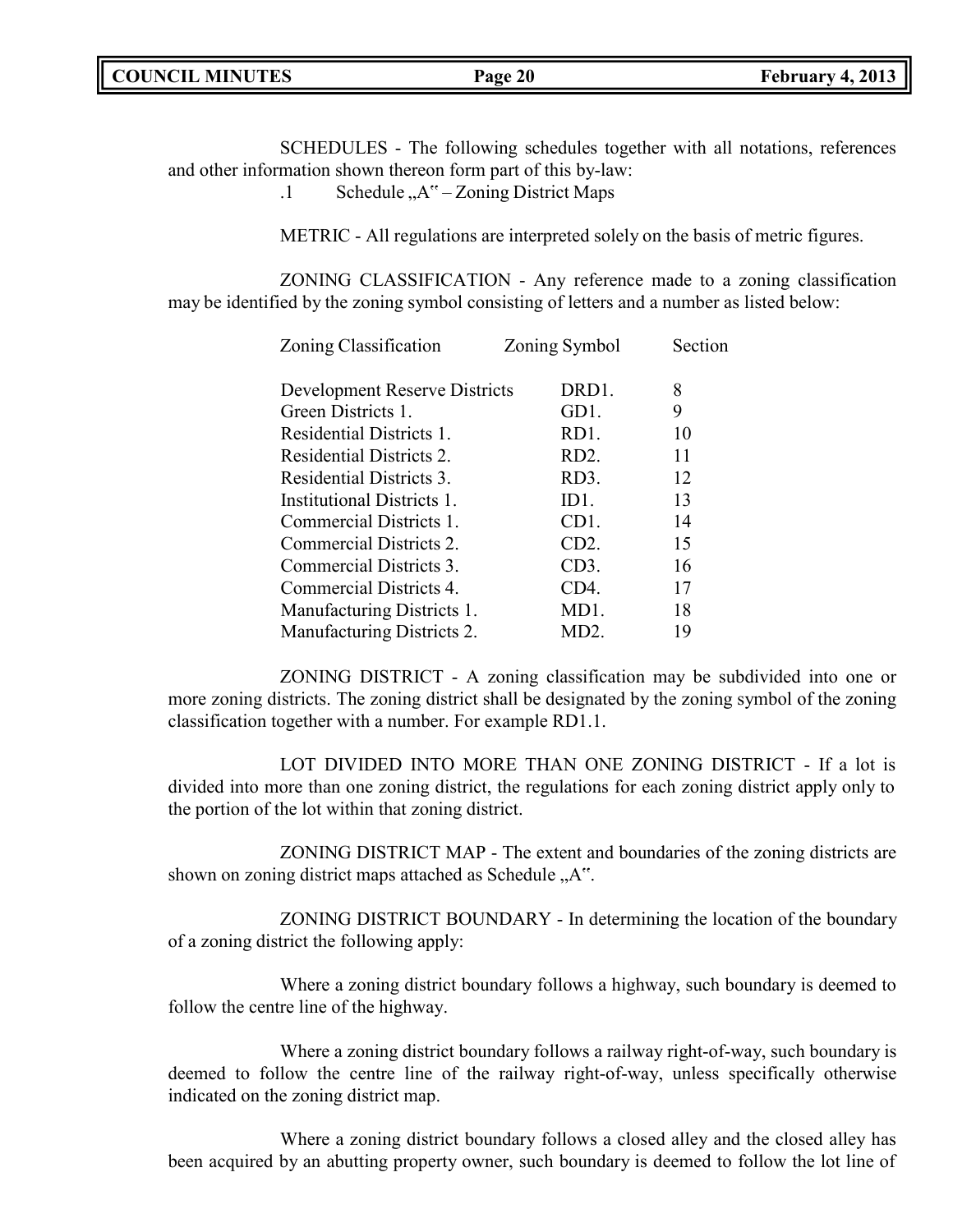the parcel acquired by the abutting property owner.

Where a zoning district boundary follows the shoreline of the Detroit River, such boundary is deemed to follow the boundary of the Province of Ontario on the Detroit River.

Where a zoning district boundary is shown as approximately following a lot line, such boundary is deemed to follow the lot line.

Where a zoning district boundary is without dimensions and does not follow the boundary of a lot, such boundary is determined by use of the scale indicated on the zoning district map.

SPECIFIC ZONING EXCEPTION - In addition to the zoning district, an area on the zoning district maps may be delineated by a broken line and identified by a specific zoning exception symbol - S.20, a subsection  $- (1)$ , (2) or (3), and a paragraph of subsection (1), (2) or (3) of Section 20. For example S.20(1)275 identifies that the area is subject to the provisions of paragraph 275 of subsection (1) of Section 20.

An area so identified shall be subject to the provisions of the zoning district, the specific zoning exception as identified by the paragraph of subsection (1), (2) or (3) of Section 20 and all other applicable provisions of this by-law.

Where an additional use is permitted under Sections  $20(1)$ ,  $20(2)$  or  $20(3)$ , any use accessory, excluding an outdoor storage yard except where permitted within the zoning district or specific zoning exception, shall also be permitted subject to the provisions of the zoning district, specific zoning exceptions and any other provisions of this by-law applicable to such accessory use.

## 1.30 OFFENCES

No person shall, within the limits of The Corporation of the City of Windsor, as shown on Schedule 'A', use any land or erect, locate or use any building or other structure except for such purposes or uses as are set out in this by-law and in accordance with the regulations of this by-law.

## 1.40 PENALTIES

Every person who contravenes any provision of this by-law and, if the person is a corporation, every director or officer of the corporation who knowingly concurs in the contravention, is guilty of an offence and on conviction is liable,

on a first conviction to a fine of not more than \$25,000.00; and,

on a subsequent conviction, to a fine of not more than \$10,000.00 for each day, or part thereof, upon which the contravention has continued after the day on which the person was first convicted.

Where a corporation is convicted under this Section, the maximum penalty that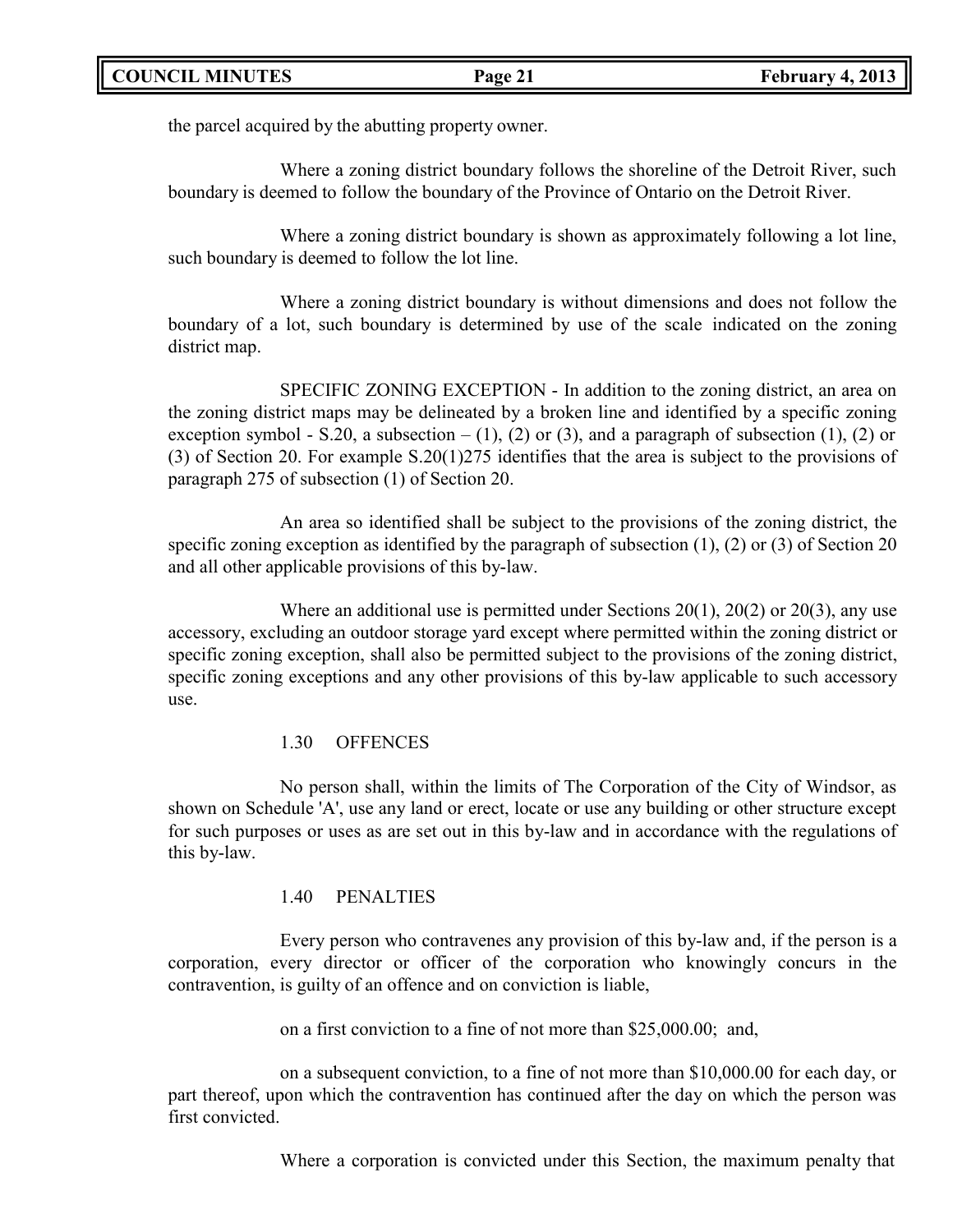may be imposed is,

on a first conviction a fine of not more than \$50,000; and,

on a subsequent conviction, a fine of not more than \$25,000 for each day, or part thereof, upon which the contravention has continued after the day on which the corporation was first convicted.

and not as provided in Section 1.40.1."

That Section 12(6) be amended by deleting ""H" Residential District 3.6  $($ "H"RD3.6)" and replacing it with "Residential District 3.6 (RD3.6)".

That Section 12(7) be amended by deleting ""H"-Residential District 3.7  $($ "H"-RD3.7)" and replacing it with "Residential District 3.7 (RD3.7)".

That the H symbol be deleted from the text of the following site specific provisions in Section 20:

| 0(1)126 | 0(1)181 | 0(1)222 | 0(1)246 |
|---------|---------|---------|---------|
| 0(1)138 | 0(1)197 | 0(1)240 | 0(1)260 |
| 0(1)164 | 0(1)202 | 0(1)241 | 0(1)268 |

That Section 20(2) be deleted and replaced with the following:

### "(2) TEMPORARY USE PROVISIONS

Certain parcels on the zoning district maps are delineated by a broken line and identified by a zoning district symbol - S.20(2) - and a paragraph of this subsection. In the event of a conflict between the provisions of this section, any site specific provisions in Section 20(1) and the provisions of the zoning district, the provisions of this section shall prevail.

A temporary use provision shall be deleted from this Zoning By-law the day after the temporary use expires and replaced with the expiry date.

> Expired September 14, 2003. Expired September 14, 2003. Expired December 1, 2003. Expired January 1, 2004. Expired December 1, 2004. By-law 209-2001 expired June 30, 2004.

For the lands comprising Part of Lots 1 to 3, Part of Lot 5 and the west part of Lot 4, Block 4, Registered Plan 256, known municipally as 801-819 Ouellette Avenue, delineated by a heavy black line in Schedule  $A^{\prime\prime}$  to By-law 125-2011, a public parking area shall be an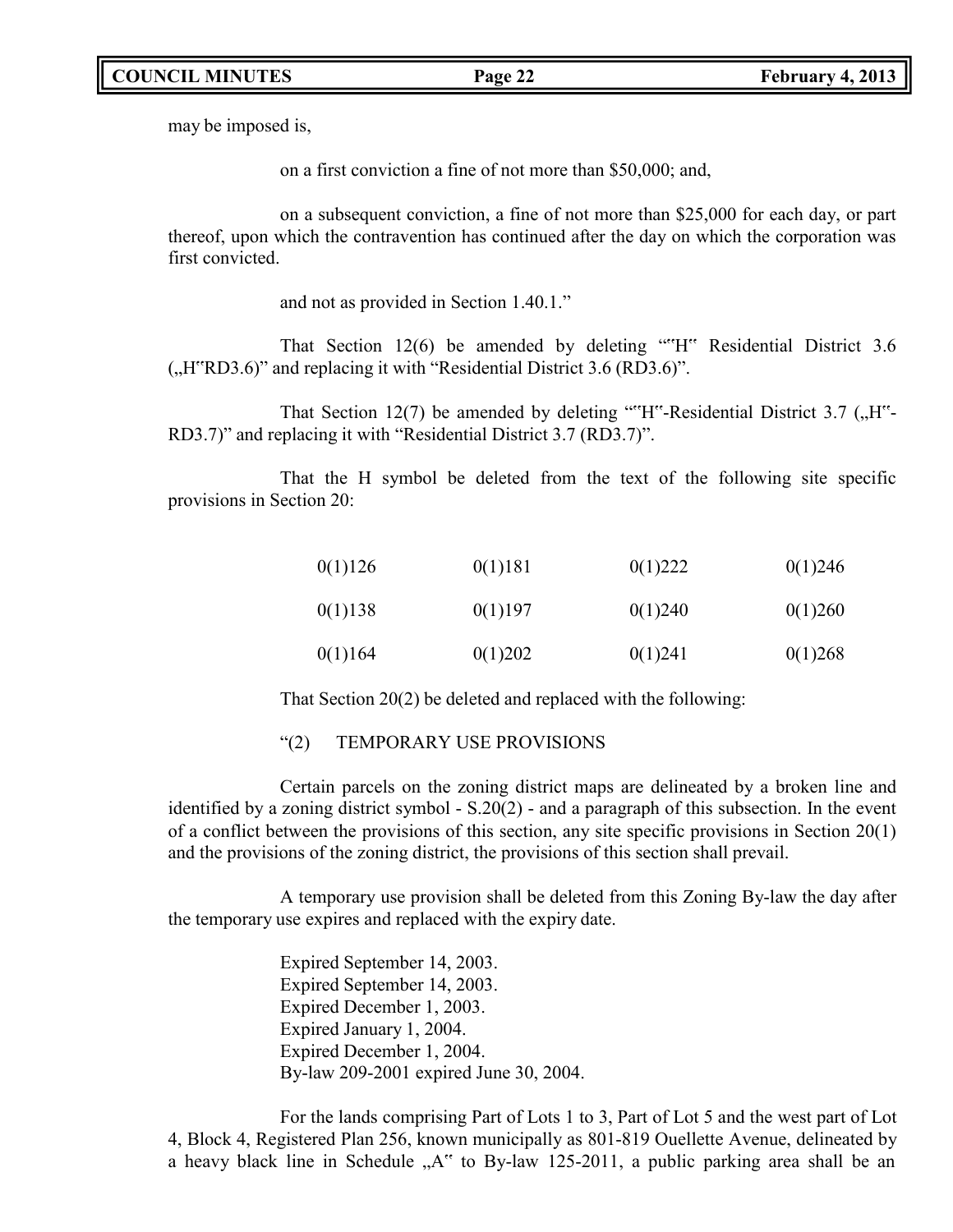additional permitted use until June 20, 2014, subject to the following additional regulations:

A 30m x 30m landscaped open space yard be provided at the intersection of Ouellette Avenue and Elliott Street right of ways;

Minimum landscaped open space yard from Ouellette Avenue right of way - 10m;

Only one access to Ouellette Avenue is permitted.

That Section 7(66) be deleted and replaced with the following:

"(66) "Group Home" means a dwelling that is:

For the accommodation of six to ten persons, exclusive of staff;

For persons living under supervision in a single housekeeping unit and who require a group living arrangement for their well-being; and

Licensed or funded by the Federal, Provincial or Municipal government.

A lodging house or a residential care facility is not a group home. [ZNG/3590]"

That Section 7(125) be deleted and replaced with the following"

"(125) "Residential Care Facility" means a dwelling that is:

For the accommodation of eleven or more persons, exclusive of staff;

For persons requiring supervised or assisted living arrangements; and

Licensed or funded by the Federal, Provincial or Municipal government.

A group home or a lodging house is not a residential care facility. [ZNG/3590]"

That Section 7(98) be deleted and replaced with the following:

"(98) "Motor Vehicle" means an automobile and any other vehicle propelled, driven or pulled by other than muscular power. It does not include a power-assisted vehicle as defined in the Highway Traffic Act or a train. [ZNG/3590]"

That Section  $14(1)(b)(ii)$  be deleted and replaced with the following:

"(ii) The maximum gross floor area for each retail store, personal service shop, business, financial or medical office, professional studio, light repair shop, restaurant or take-out restaurant shall be 250 square metres. [ZNG/3590]"

That Section 14(2)(b)(iii) be deleted and replaced with the following: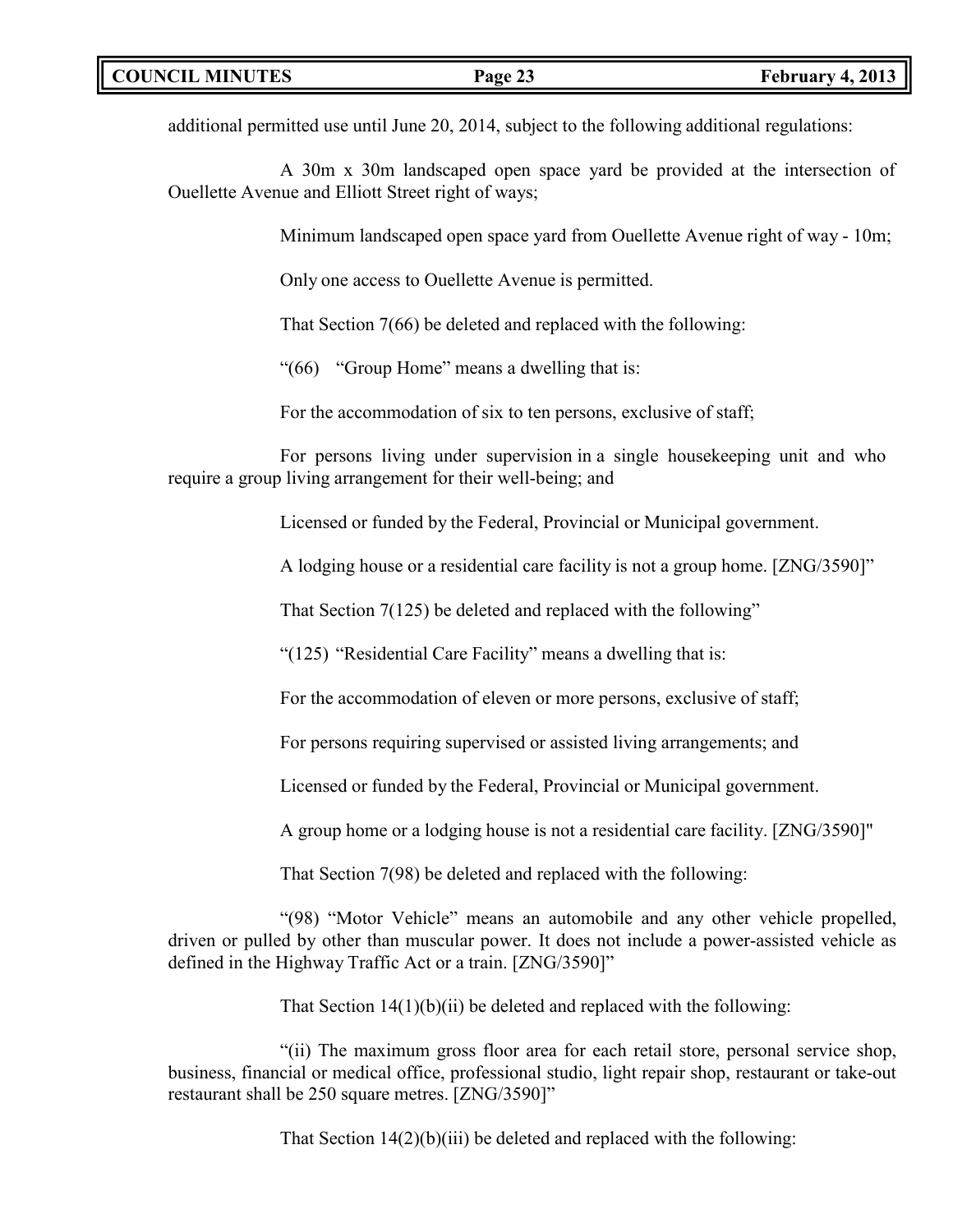| <b>COUNCIL MINUTES</b> |  |
|------------------------|--|
|------------------------|--|

"(iii) The maximum gross floor area for each retail store, personal service shop, business, financial or medical office, professional studio, light repair shop, restaurant or take-out restaurant shall be 250 square metres. [ZNG/3590]"

That Section  $14(3)(b)(ii)$  be deleted and replaced with the following:

"(ii) The maximum gross floor area for each retail store, personal service shop, business, financial or medical office, professional studio, light repair shop, restaurant or take-out restaurant shall be 250 square metres. [ZNG/3590]"

That Sections 14(8)(b)(iii) and (iv) be deleted and replaced with the following:

"(iii) Minimum gross floor area - 3,000 square metres for a grocery

store

(iv) Maximum gross floor area

Office, shop, studio or other store - 250 square metres Restaurant - 450 square metres

Provided that combined gross floor area of all offices, shops, studios, other stores or restaurants shall not exceed 25 percent of the gross floor area of the grocery store. [ZNG/3590]"

That Section  $16(2)(a)(vii)$  be deleted and replaced with the following:

"(vii) Any of the following uses, provided that the total gross floor area of one or more uses does not exceed 250 square metres within the same building: a retail store; a personal service shop; a light repair shop; [ZNG/3590]"

That Section  $16(3)(b)(ii)$  be deleted and replaced with the following:

"(ii) The maximum gross floor area of a workshop shall be equal to 200% of the gross floor area of the retail store or wholesale store. [ZNG/3590]"

That Section  $16(5)(a)(vii)$  be deleted and replaced with the following:

"(vii) Any of the following uses, provided that the total gross floor area of one or more uses does not exceed 250 square metres within the same building: a retail store; a personal service shop; a light repair shop; [ZNG/3590]"

That Section  $16(6)(b)(ii)$  be deleted and replaced with the following:

"(ii) The maximum gross floor area of a workshop shall be equal to 200% of the gross floor area of the retail store or wholesale store. [ZNG/3590]"

That Section  $17(1)(b)(ii)$  be deleted and replaced with the following: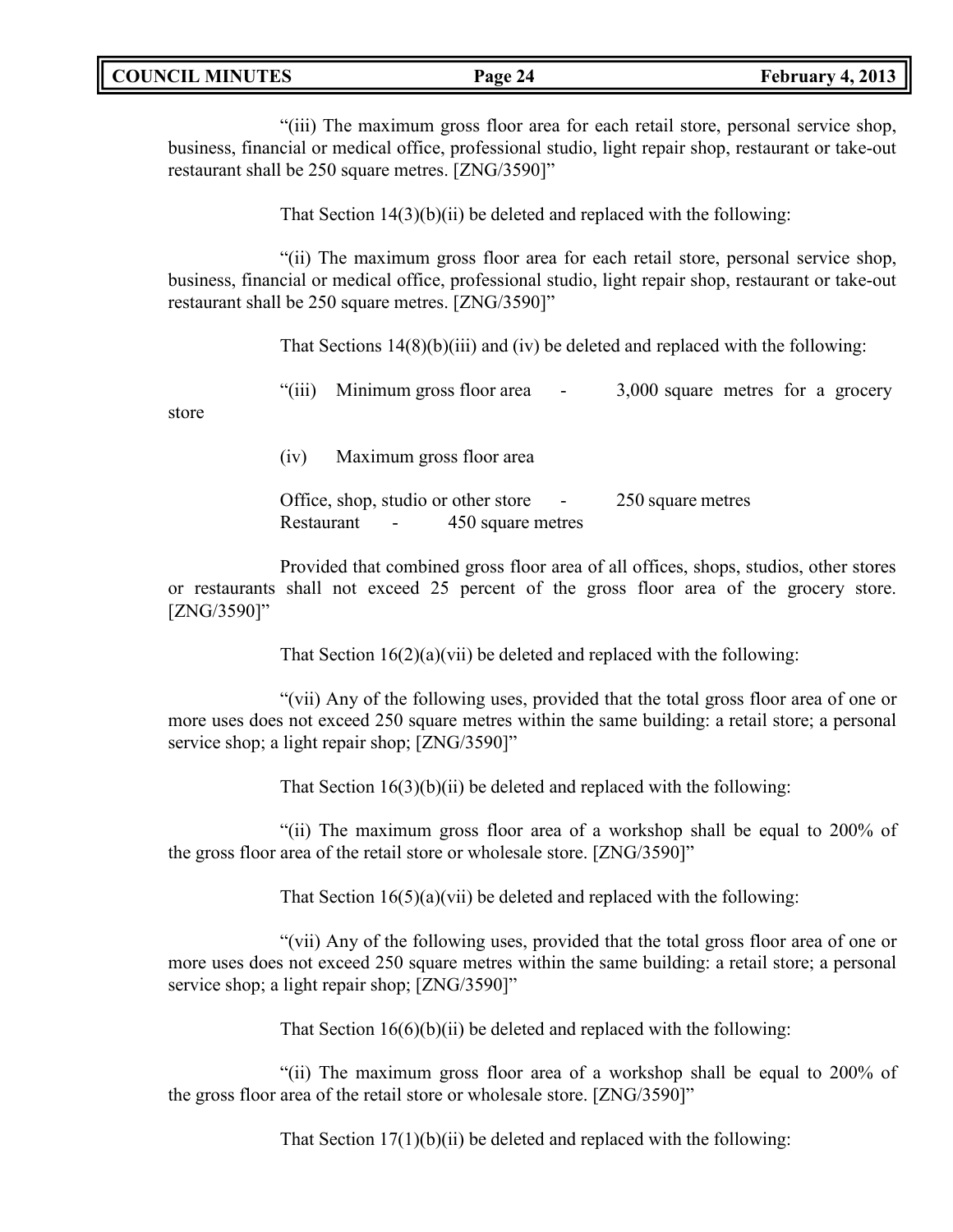"(ii) The maximum gross floor area for a workshop shall be 1,100 square metres. [ZNG/3590]"

That Section 17(4)(b)(ii) be deleted and replaced with the following:

"(iii) Maximum gross floor area of - 2,500 square metres" all retail stores in this district

That Section  $18(2)(a)(xi)$  be deleted and replaced with the following:

" $(xi)$  Any use accessory to the foregoing uses, which may include the following: a retail store in combination with and accessory to any industrial use permitted in subparagraph (ii), of this paragraph, provided that the gross floor area of the retail store does not exceed the greater of 25% of the gross floor area of the main building or 15% of the lot area; a caretaker's residence; an outdoor storage yard, provided that there is no outdoor storage of sand or other aggregates; incidental millwork related to the retail sale of lumber. [ZNG/3590]"

That Section  $19(4)(a)(ix)$  be deleted and replaced with the following:

"(ix) Any use accessory to the foregoing uses, which may also include the following uses in combination with any industrial use permitted in sub-clauses (i) to (v), both inclusive, of this clause:

a day nursery;

a retail store, provided that the gross floor area of the retail store does not exceed 20% of the gross floor area of the main building or 15% of the lot area;

caretaker"s residence. [ZNG/3590]"

That Sections 20(1)172(i) and (ii) be deleted and replaced with the following:

"(i) Retail stores in combination with restaurant provided that each store does not exceed 250 square metres in gross floor area; [ZNG/3590]

(ii) A brewery in combination with a restaurant provided that a brewery does not exceed 250 square metres in gross floor area. [ZNG/3590]"

Carried.

*Clerk's Note:*The report authored by the City Planner dated December 21, 2012 entitled "Housekeeping Amendment 2012-3" is *attached* as background information.

LIVELINK #16297 ZB/11615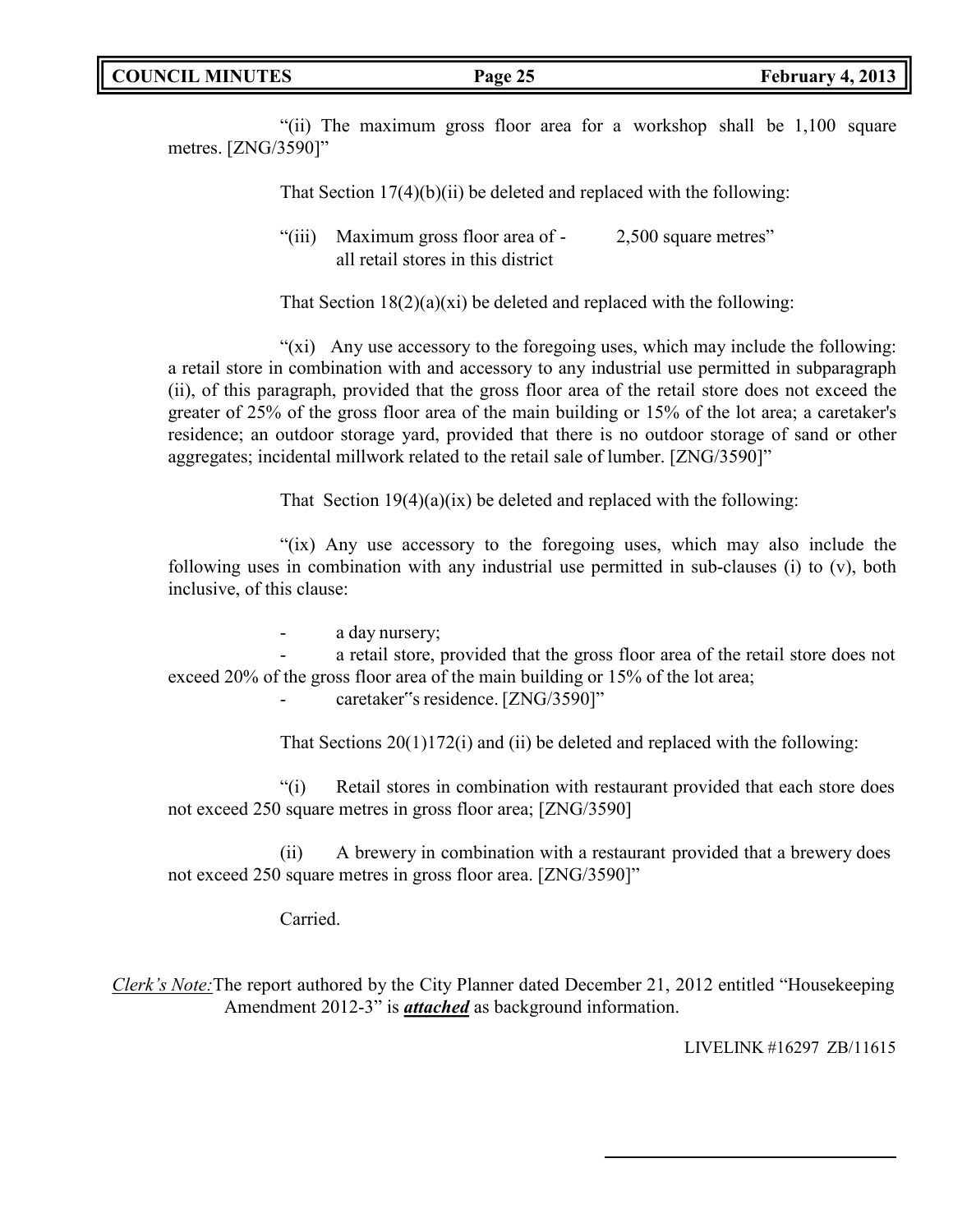|  | <b>COUNCIL MINUTES</b> |
|--|------------------------|
|--|------------------------|

## **CHAIRPERSON**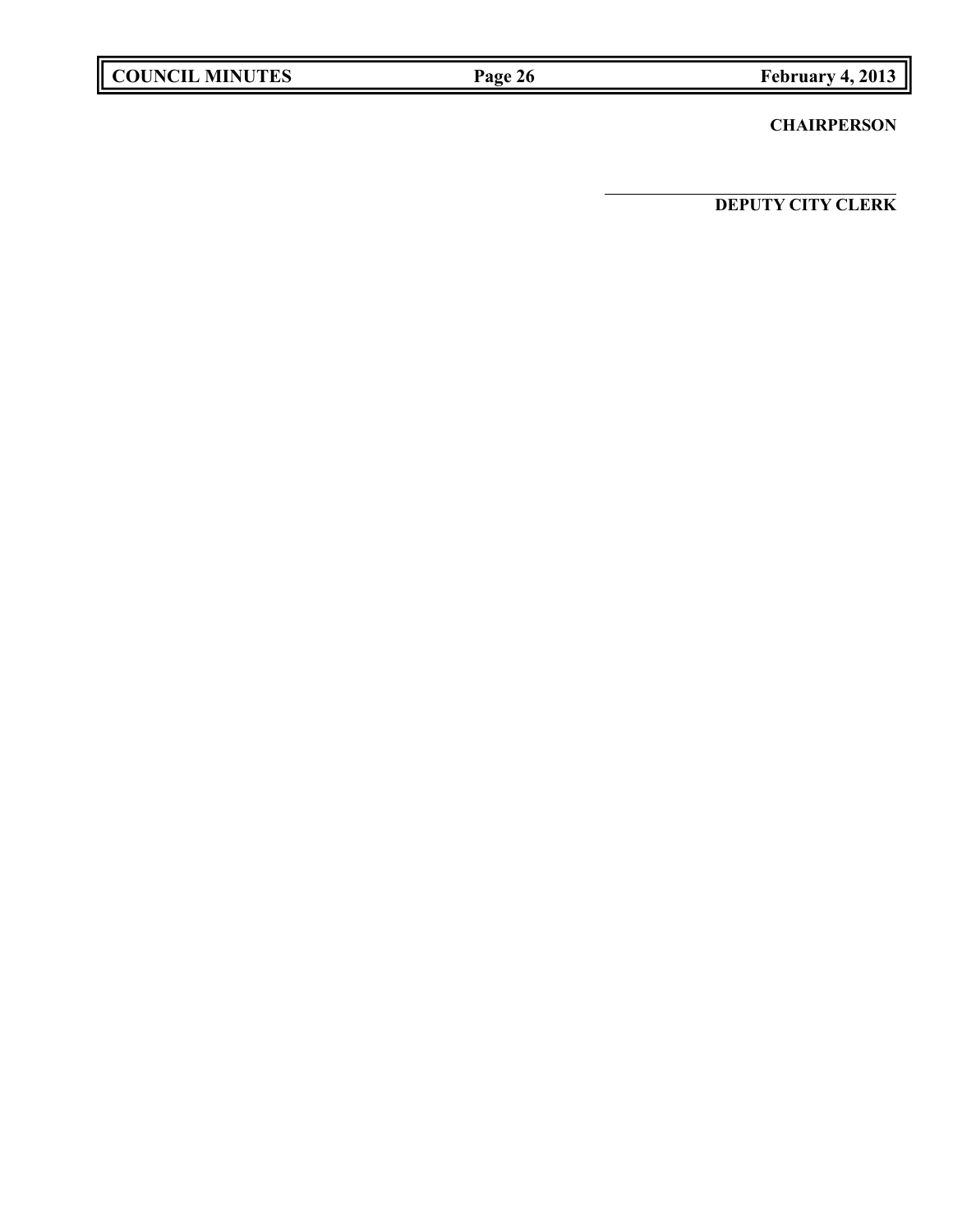| <b>COUNCIL MINUTES</b> |  |
|------------------------|--|
|------------------------|--|

**Adopted by Council at its meeting held February 4, 2013 [M43-2013]** /AA Windsor, Ontario February 4, 2013

# **REPORT NO. 117** of the **PLANNING & ECONOMIC DEVELOPMENT STANDING COMMITTEE** of its meeting held January 14, 2013

**Present: Councillor Bill Marra, Chair Councillor Drew Dilkens Councillor Percy Hatfield Councillor Hilary Payne Councillor Ed Sleiman Merrill Baker Barbara Bjarneson Cheryl Cross-Leal**

That the following recommendations of the Planning & Economic Development Standing Committee **BE APPROVED** as follows**:**

Moved by B. Bjarneson, seconded by Councillor Sleiman

1. That an amendment to the City of Windsor Official Plan **BE ADOPTED** changing the Official plan designation of Lots 10, 11, 12 and Part of Lot 13, Registered Plan 1456, known municipally as 3030, 3050, 3052 & 3070 Walker Road, from Industrial to Minor Institutional and Natural Heritage, as shown in the map attached in Appendix B to the memo of the Planning Department dated January 11, 2013

2. That an amendment to Zoning By-law 8600 **BE APPROVED** changing the zoning of Lots 10, 11, 12 and Part of Lot 13, Registered Plan 1456, known municipally as 3030, 3050, 3052 & 3070 Walker Road from Manufacturing District (MD) 1.2 to a new Institutional District that will permit a church; a church hall; a club, a health studio, a private park, a public hall, a business office and other facilities of a non-profit or charitable organization, and any use accessory to the foregoing use, excluding a pastoral residence, and to Green District (GD) 1.4, as shown in the map attached in Appendix B to the memo of the Planning Department dated January 11, 2013.

3. The Site Plan Control Approval Officer **BE DIRECTED** to take into consideration the following in the review of Site Plan Control

- a. Parking lots facing Walker Road, paying more attention to beautification through landscaping etc.
- b. ERCA"s detailed comments pertaining to the woodlot .be reviewed at Site Plan Control
- c. The preferred access from North Service Road versus entrance/exit from Walker Road.

Carried.

*Clerk's Note:*The report authored by the City Planner dated January 3, 2013 entitled "Greek Orthodox Community of Windsor - 3030, 3050, 3052 & 3070 Walker Road" along with the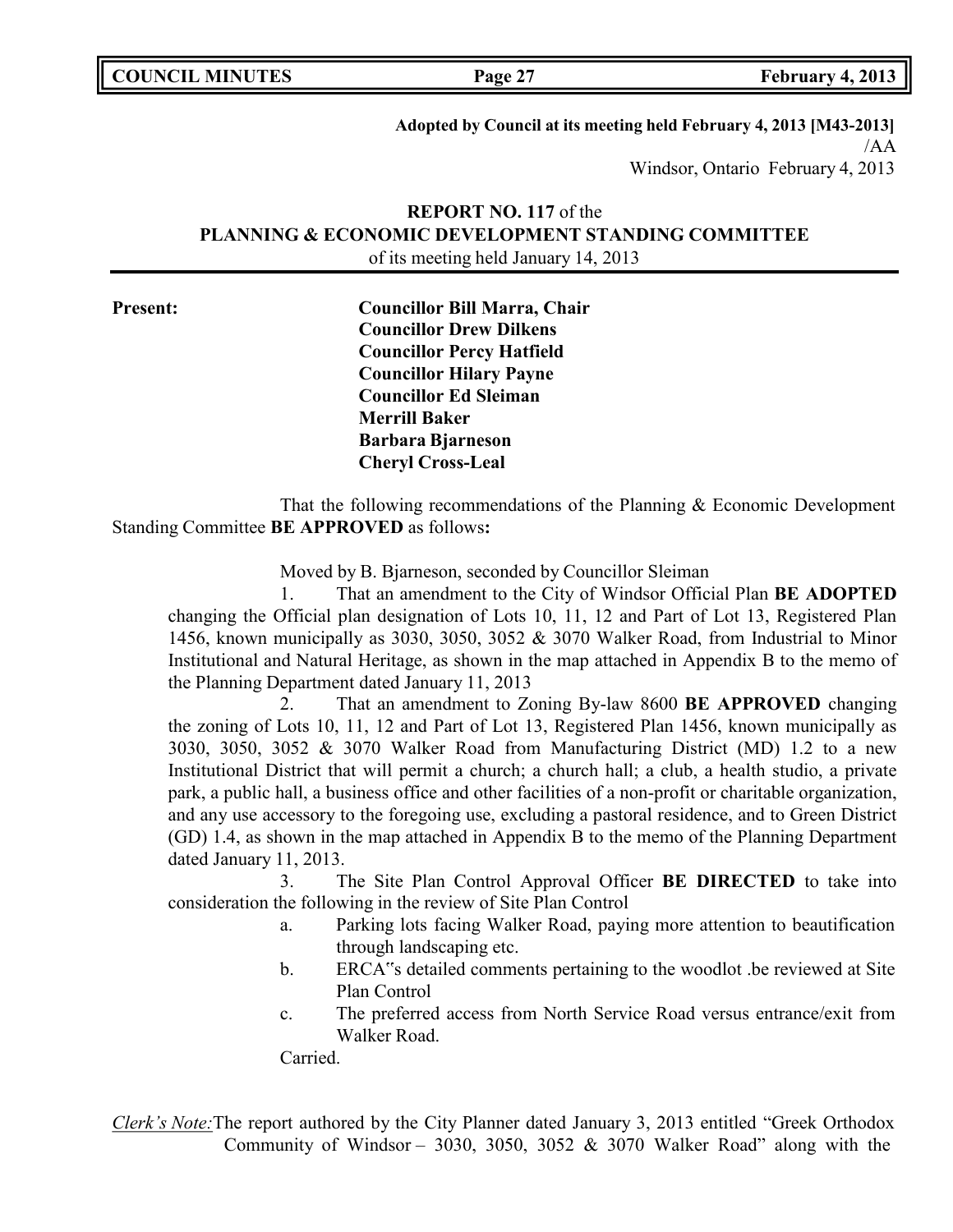| <b>COUNCIL MINUTES</b><br>February 4, 2013<br>Page 28 |
|-------------------------------------------------------|
|-------------------------------------------------------|

additional information memo dated January 11, 2013 are *attached* as background information.

LIVELINK #16296 ZB/11612 ZO/11613

**CHAIRPERSON**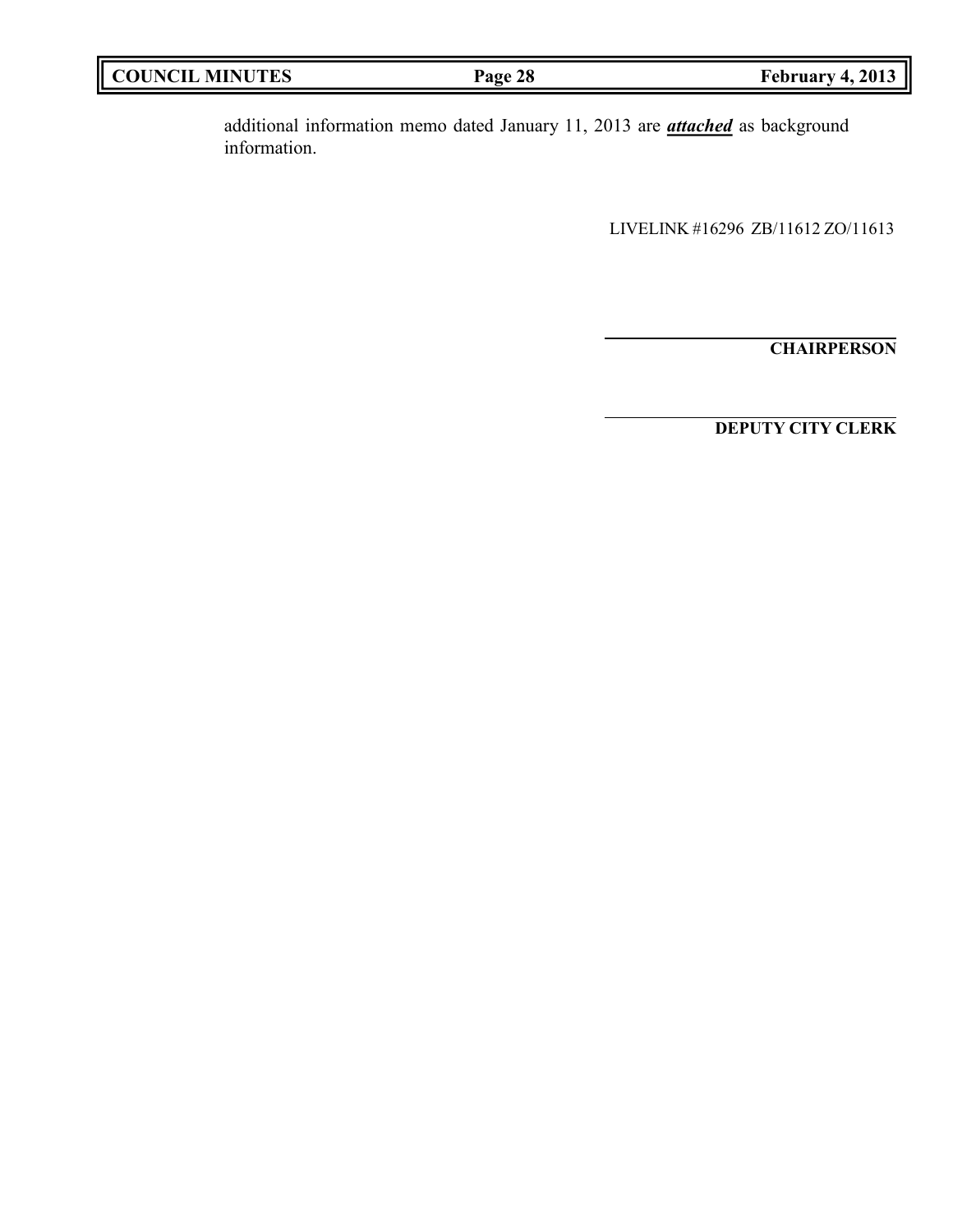|  | <b>COUNCIL MINUTES</b> |
|--|------------------------|
|--|------------------------|

**COUNCIL EXECUTE: Page 29 February 4, 2013** 

**Adopted by Council at its meeting held February 4, 2013 [M44-2013]** /AA Windsor, Ontario February 4, 2013

# **REPORT NO. 118** of the **PLANNING & ECONOMIC DEVELOPMENT STANDING COMMITTEE** of its meeting held January 14, 2013

**Present: Councillor Bill Marra, Chair Councillor Drew Dilkens Councillor Percy Hatfield Councillor Hilary Payne Councillor Ed Sleiman**

That the following recommendations of the Planning & Economic Development Standing Committee **BE APPROVED** as follows**:**

Moved by Councillor Dilkens, seconded by Councillor Sleiman That the minutes of the International Relations Committee meeting held November 13, 2012 **BE RECEIVED** for information as corrected to change name from Dr. Dina Chow to Dr. Diana Koa. Carried.

*Clerk's Note:*The minutes of the International Relations Committee meeting held November 13, 2012 are *attached* as background information.

**CHAIRPERSON**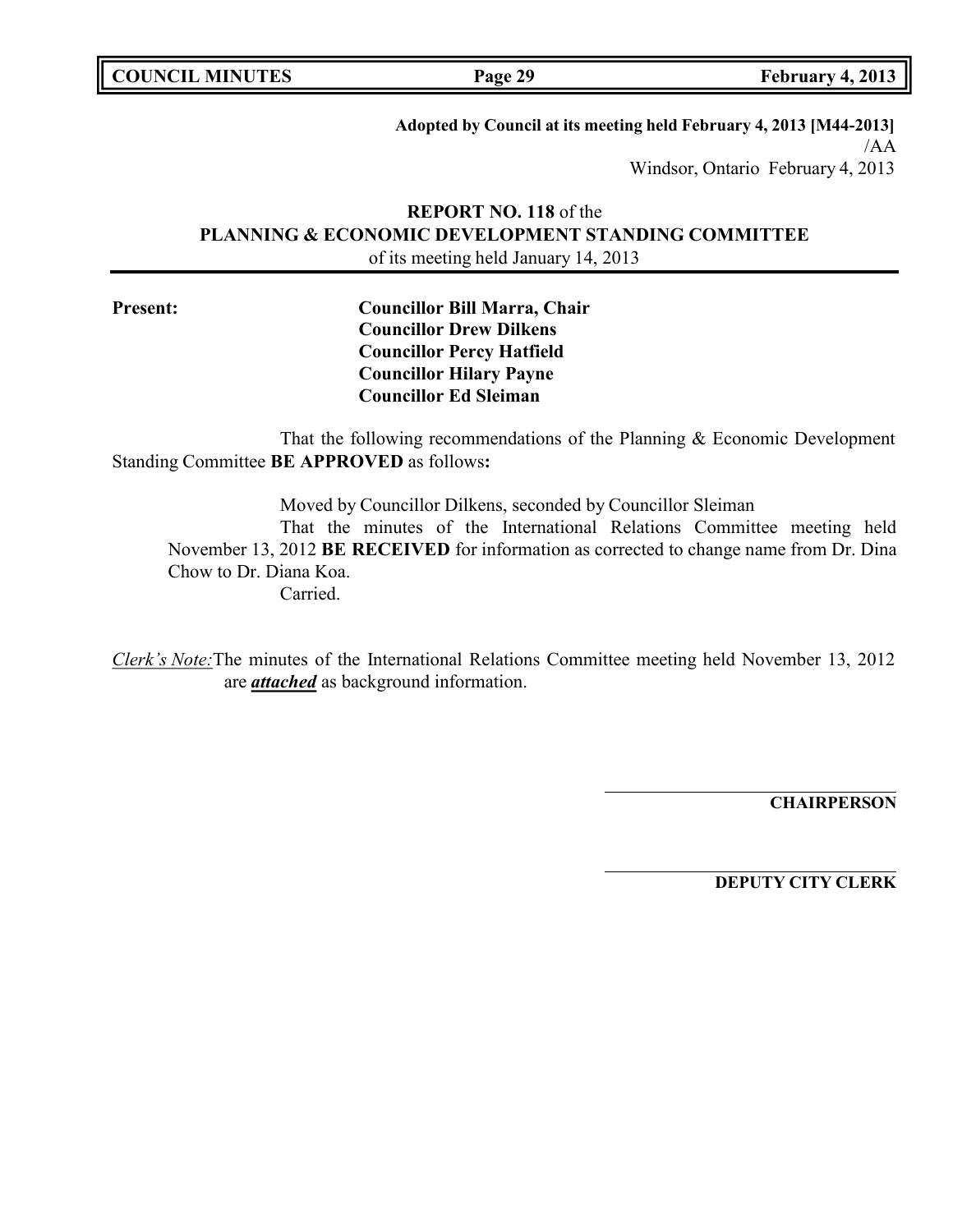| <b>COUNCIL MINUTES</b> |  |
|------------------------|--|
|------------------------|--|

**COUNCIL EXECUTE: Page 30 February 4, 2013** 

# **Adopted by Council at its meeting held February 4, 2013 [M45-2013] AA/**

Windsor, Ontario, February 4, 2013

# **REPORT NO. 136** of the **SOCIAL DEVELOPMENT, HEALTH & CULTURE STANDING COMMITTEE** of its meeting held January 9, 2013

**Present: Councillor Ed Sleiman, Chair Councillor Jo-Anne Gignac Councillor Alan Halberstadt Councillor Fulvio Valentinis**

**Regrets: Councillor Percy Hatfield**

That the following recommendation of the Social Development, Health and Culture Standing Committee **BE APPROVED** as follows**:**

Moved by Councillor Halberstadt, seconded by Councillor Gignac, **THAT** the minutes of the Committee of Management for Huron Lodge Long Term Care Home meeting held September 27, 2012 **BE RECEIVED** for information. Carried.

**Clerk's Note: The minutes of the meeting of the Committee of Management for Huron Lodge Long Term Care Home held September 27, 2012 are** attached **as background information.**

**CHAIRPERSON**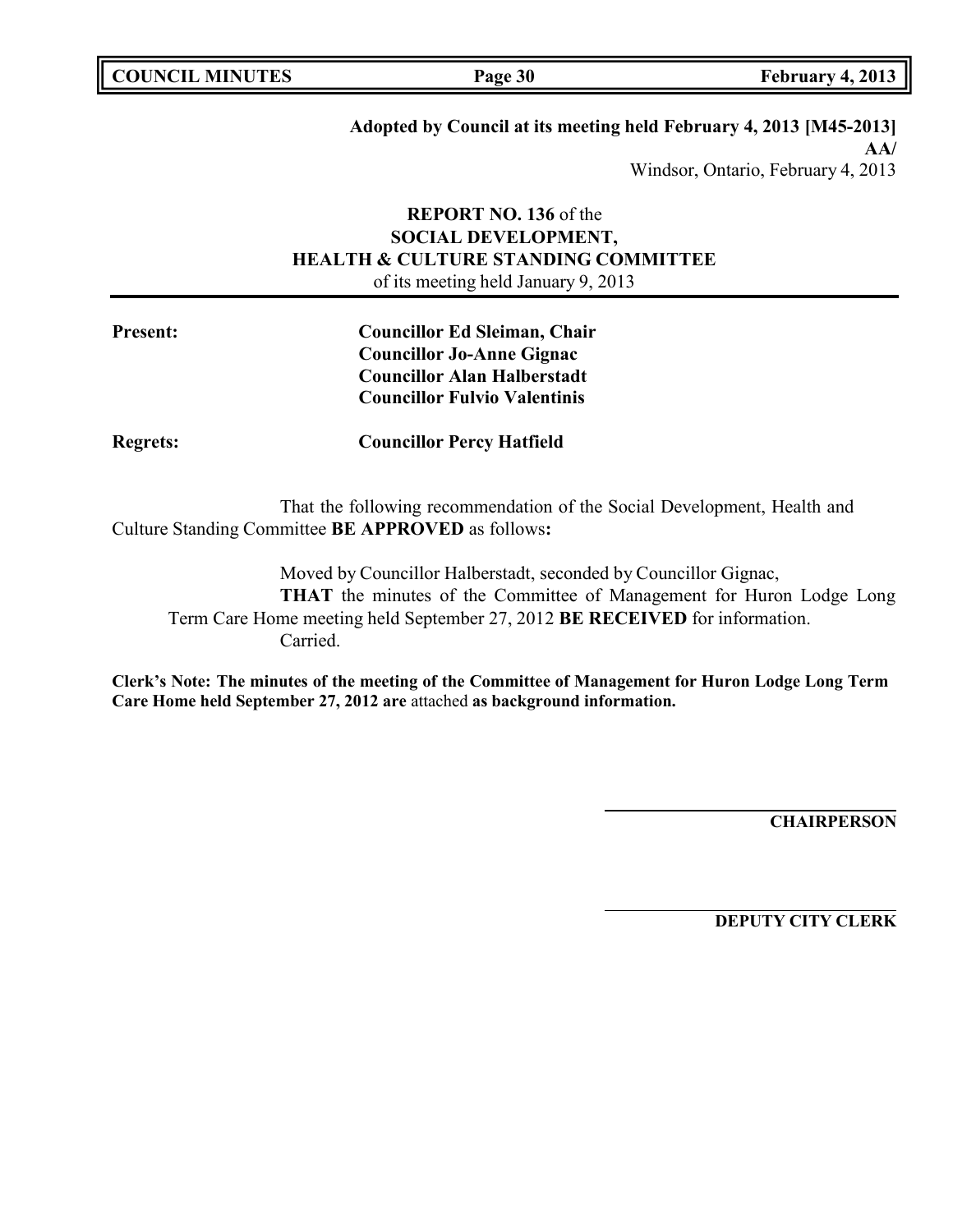| <b>COUNCIL MINUTES</b> |  |
|------------------------|--|
|------------------------|--|

**Page 31 February 4, 2013** 

Adopted by Council at its meeting held February 4, 2013 [M46-2013] AA/ Windsor, Ontario, February 4, 2013

# **REPORT NO. 137** of the **SOCIAL DEVELOPMENT, HEALTH & CULTURE STANDING COMMITTEE** of its meeting held January 9, 2013

**Present: Councillor Ed Sleiman, Chair Councillor Jo-Anne Gignac Councillor Alan Halberstadt Councillor Fulvio Valentinis**

**Regrets: Councillor Percy Hatfield**

That the following recommendation of the Social Development, Health and Culture Standing Committee **BE APPROVED** as follows**:**

Moved by Councillor Halberstadt, seconded by Councillor Gignac, **THAT** the minutes of the Windsor Accessibility Advisory Committee meeting held September 20, 2012 **BE RECEIVED** for information. Carried.

**Clerk's Note: The minutes of the meeting of the Windsor Accessibility Advisory Committee held September 20, 2012 are** attached **as background information.**

**CHAIRPERSON**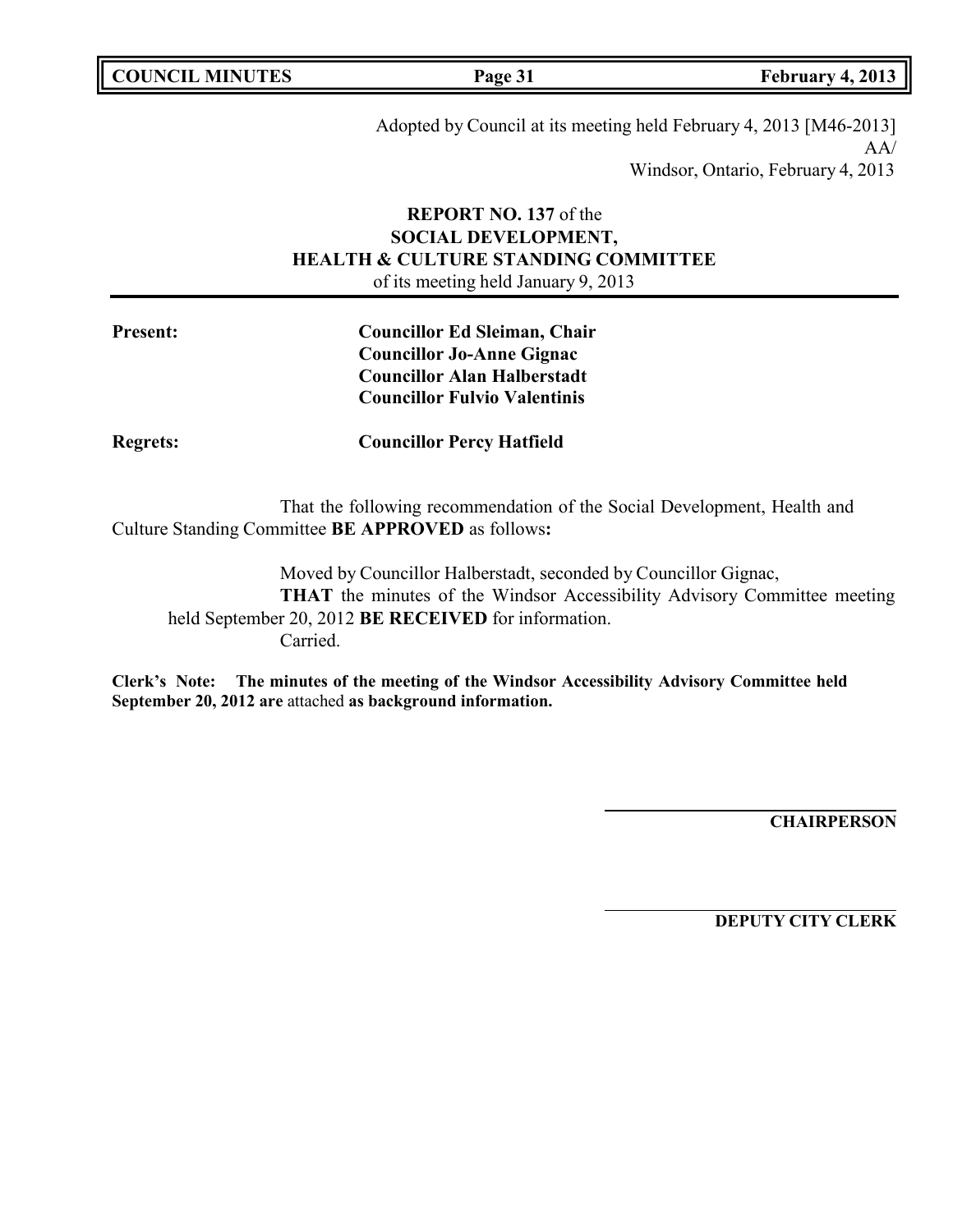| <b>COUNCIL MINUTES</b> |  |
|------------------------|--|
|------------------------|--|

**Page 32 February 4, 2013** 

# **Adopted by Council at its meeting held February 4, 2013 [M47-2013] AA/**

Windsor, Ontario, February 4, 2013

## **REPORT NO. 138** of the **SOCIAL DEVELOPMENT, HEALTH & CULTURE STANDING COMMITTEE** of its meeting held January 9, 2013

**Present: Councillor Ed Sleiman, Chair Councillor Jo-Anne Gignac Councillor Alan Halberstadt Councillor Fulvio Valentinis**

**Regrets: Councillor Percy Hatfield**

That the following recommendation of the Social Development, Health and Culture Standing Committee **BE APPROVED** as follows**:**

Moved by Councillor Halberstadt, seconded by Councillor Gignac,

**THAT** approval **BE GIVEN** to an expenditure in the upset amount of \$17,792 (plus applicable taxes) from the Built Environment Fund for the purchase of two (2) ceiling lifts and two (2) power adult change tables to be placed in the Family Change Rooms in the Family Aquatic Complex (in accordance with the precepts of the Purchasing By-law). Carried.

**Clerk's Note: Report No. 86 of the Windsor Accessibility Advisory Committee along with the report authored by the Family Aquatic Complex Project Manager dated September 4, 2012 entitled " Request for Financial Support to Purchase Accessible Equipment and support for application to HRSD for an Accessibility Grant" are** attached **as background information.**

**CHAIRPERSON**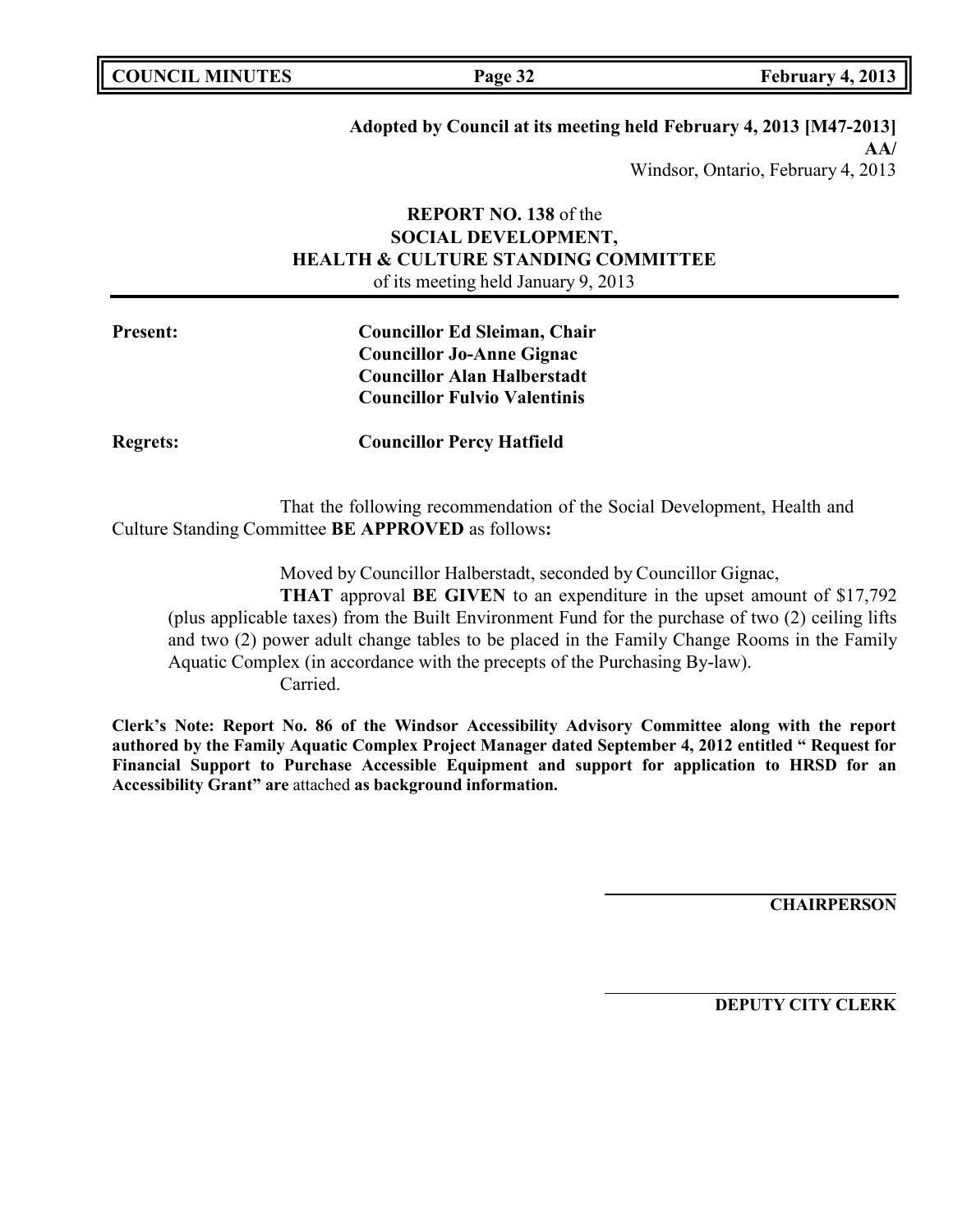**Page 33 February 4, 2013** 

### **Adopted by Council at its meeting held February 4, 2013 [M48-2013] AA/**

Windsor, Ontario, February 4, 2013

## **REPORT NO. 139** of the **SOCIAL DEVELOPMENT, HEALTH & CULTURE STANDING COMMITTEE** of its meeting held January 9, 2013

**Present: Councillor Ed Sleiman, Chair Councillor Jo-Anne Gignac Councillor Alan Halberstadt Councillor Fulvio Valentinis**

**Regrets: Councillor Percy Hatfield**

That the following recommendation of the Social Development, Health and Culture Standing Committee **BE APPROVED** as follows**:**

Moved by Councillor Halberstadt, seconded by Councillor Gignac,

**THAT** approval **BE GIVEN** to a placeholder in the amount of \$30,000 for the fiscal year from the Non-Built Environment Fund for Parks & Facilities to investigate and report back to the Windsor Accessibility Advisory Committee on the accessibility products/features for the Family Aquatic Complex; and

**THAT** the Family Aquatic Complex Project Manager **BE REQUESTED** to investigate if there is interest from the accessibility providers to donate and/or fund accessible components of the Family Aquatic Complex; and further

**THAT** the Family Aquatic Complex Project Manager **PROVIDE** a breakdown outlining where the \$30,000 will be utilized.

Carried.

*Clerk's Note:* The memo from the Executive Director of Recreation and Culture dated January 25, 2013 entitled "Accessible Equipment for the Family Aquatics Complex" regarding an example of the types of equipment that may be purchased but will be presented to and supported by the Windsor Accessibility Advisory Committee before purchase.

**CHAIRPERSON**